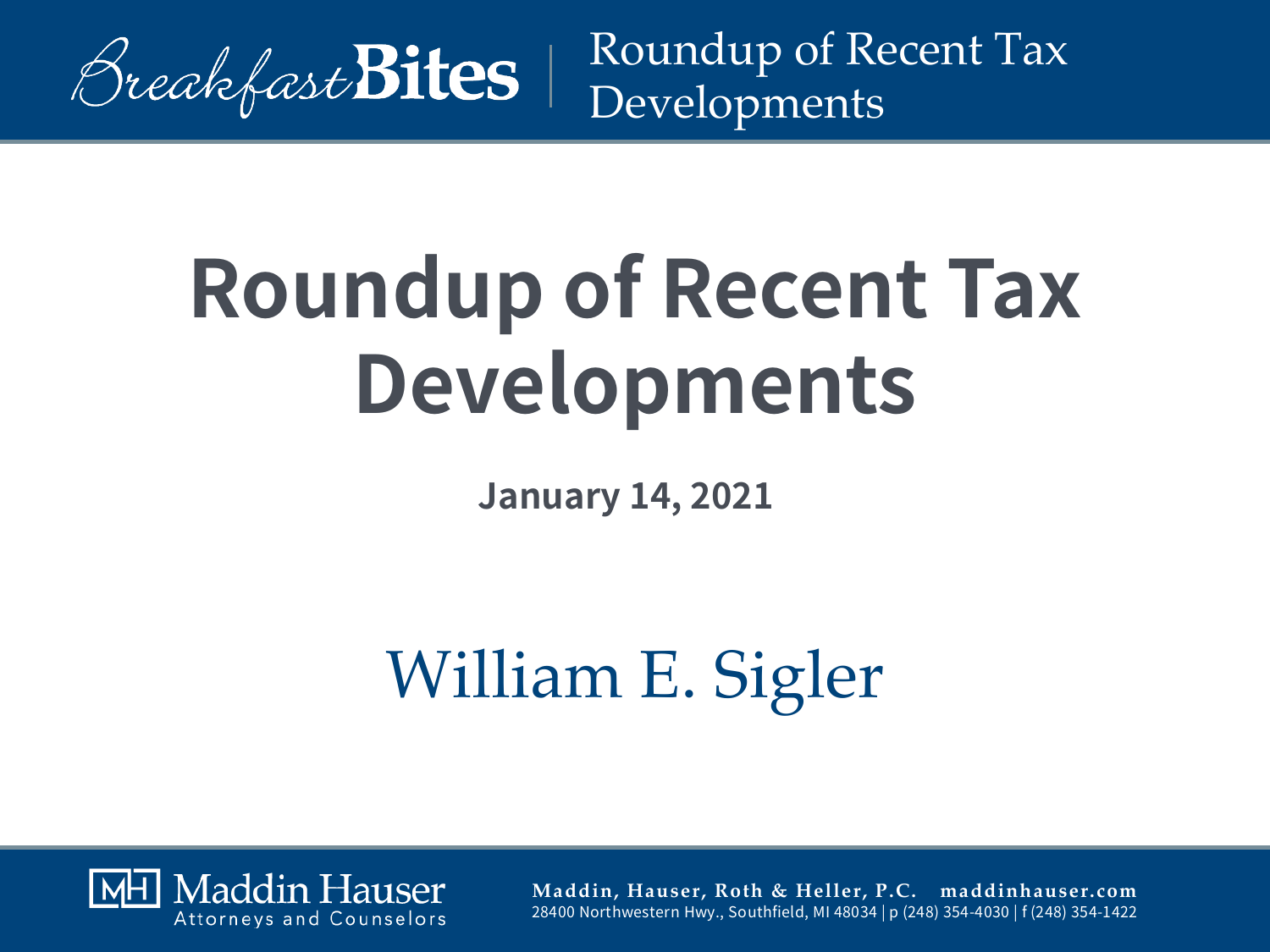

## **Topics Covered**

- Consolidated Appropriations Act, 2021
- Timing of Benefit from PPP Expense Deduction
- Final Simplified Tax Accounting Regulations
- Final Section 451 Regulations
- Proposed Regulations on Centralized Partnership Audit Regime
- QBI Deduction Update
- Other Selected Hot Topics



**2**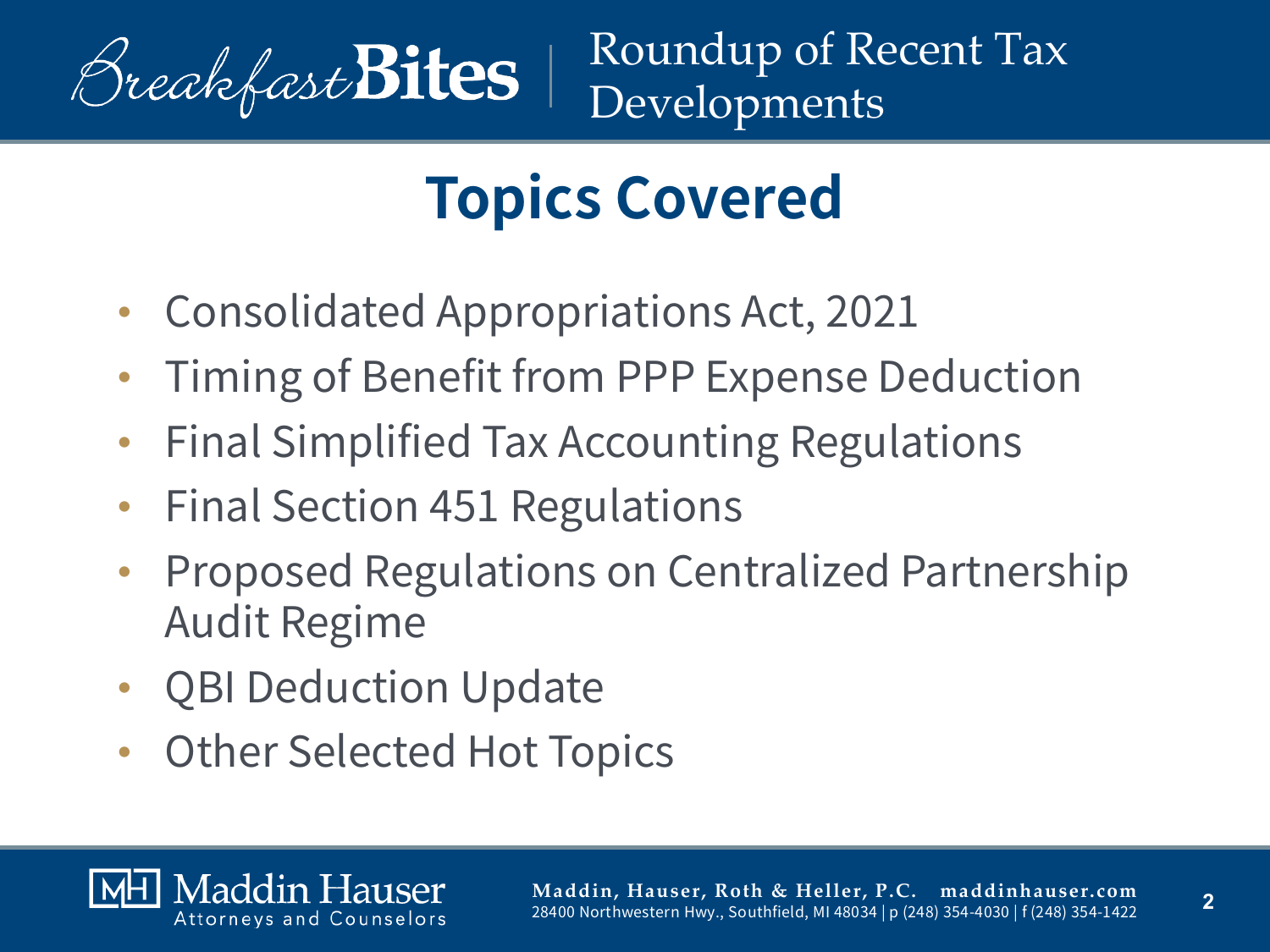

#### **Consolidated Appropriations Act, 2021**

# **Individual Provisions**

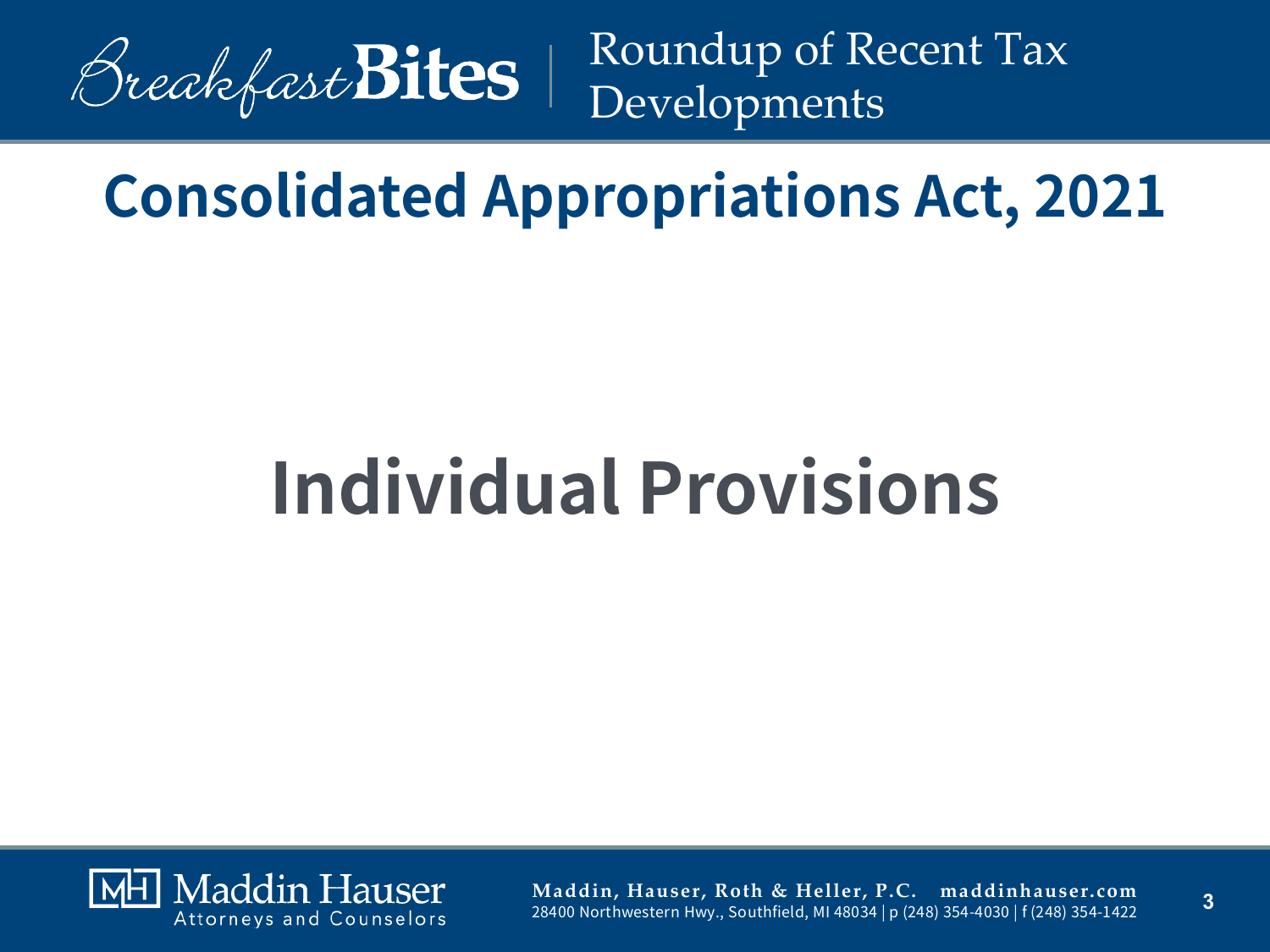

### **Additional 2020 Recovery Rebates**

- \$600 (\$1,200 for married filing jointly), plus \$600 per qualifying child
- Phases out starting at \$75,000 of MAGI (\$150,000 for married filing jointly)
- Available on 2020 return, but Treasury authorized to issue advance payments based on taxpayer's 2019 tax return
- Not required to repay excess if advance payment exceeds allowable credit on return
- If less, difference is a refundable credit

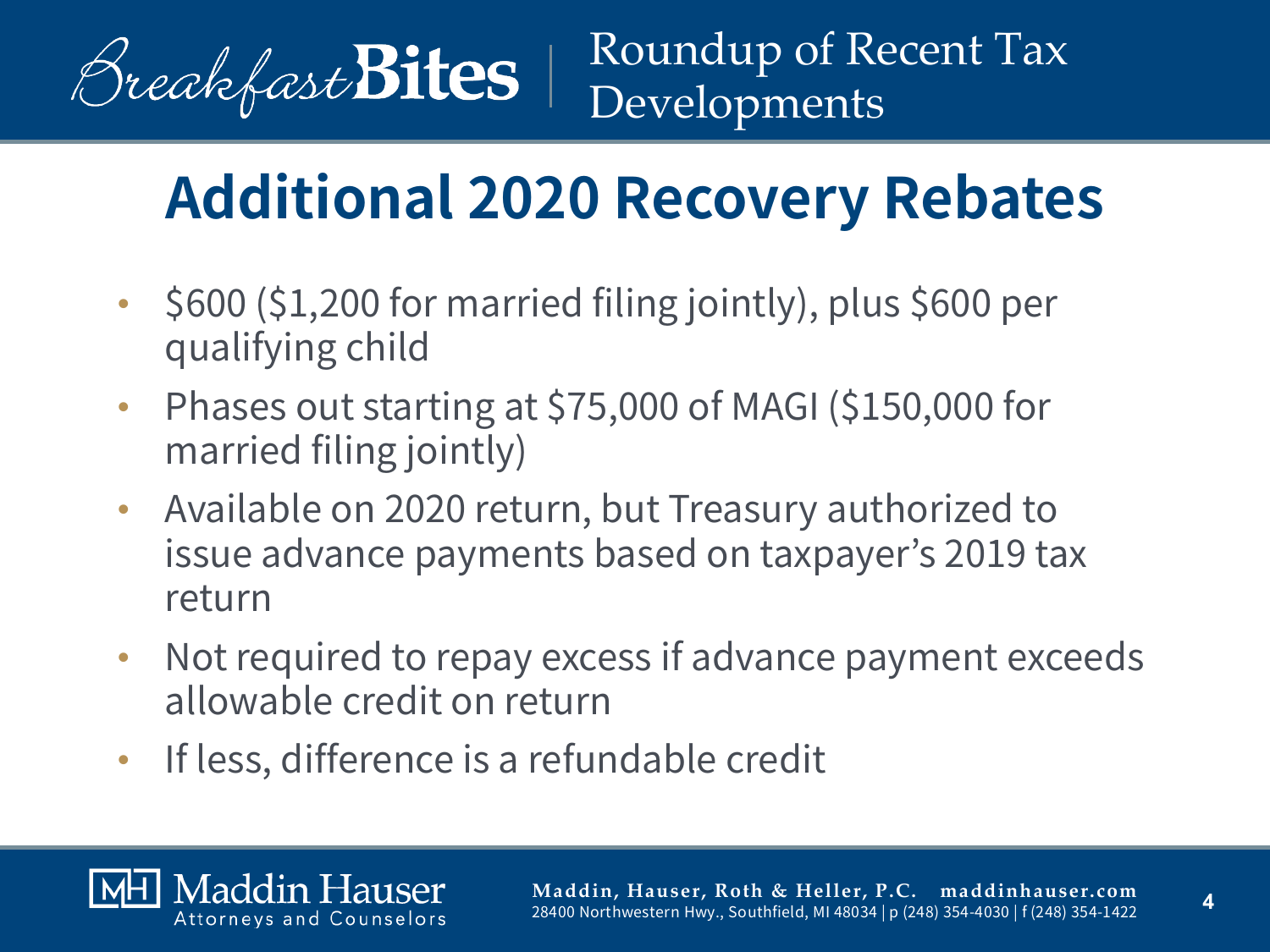

## **Selected Other Individual Provisions**

- Clarification that PPE qualifies for the \$250 above-the-line deduction available to Kindergarten through 12th grade teachers
- Excludes certain CARES Act emergency financial aid grants from the gross income of college and university students
- Prior year earned income may be used in determining the refundable CTC and EITC for 2020
- The \$300 above-the-line deduction available to nonfilers for cash contributions to qualified charitable organizations is extended to 2021
- The waiver of the 60% of adjusted AGI limit on cash contributions to 50% charities is extended to 2021

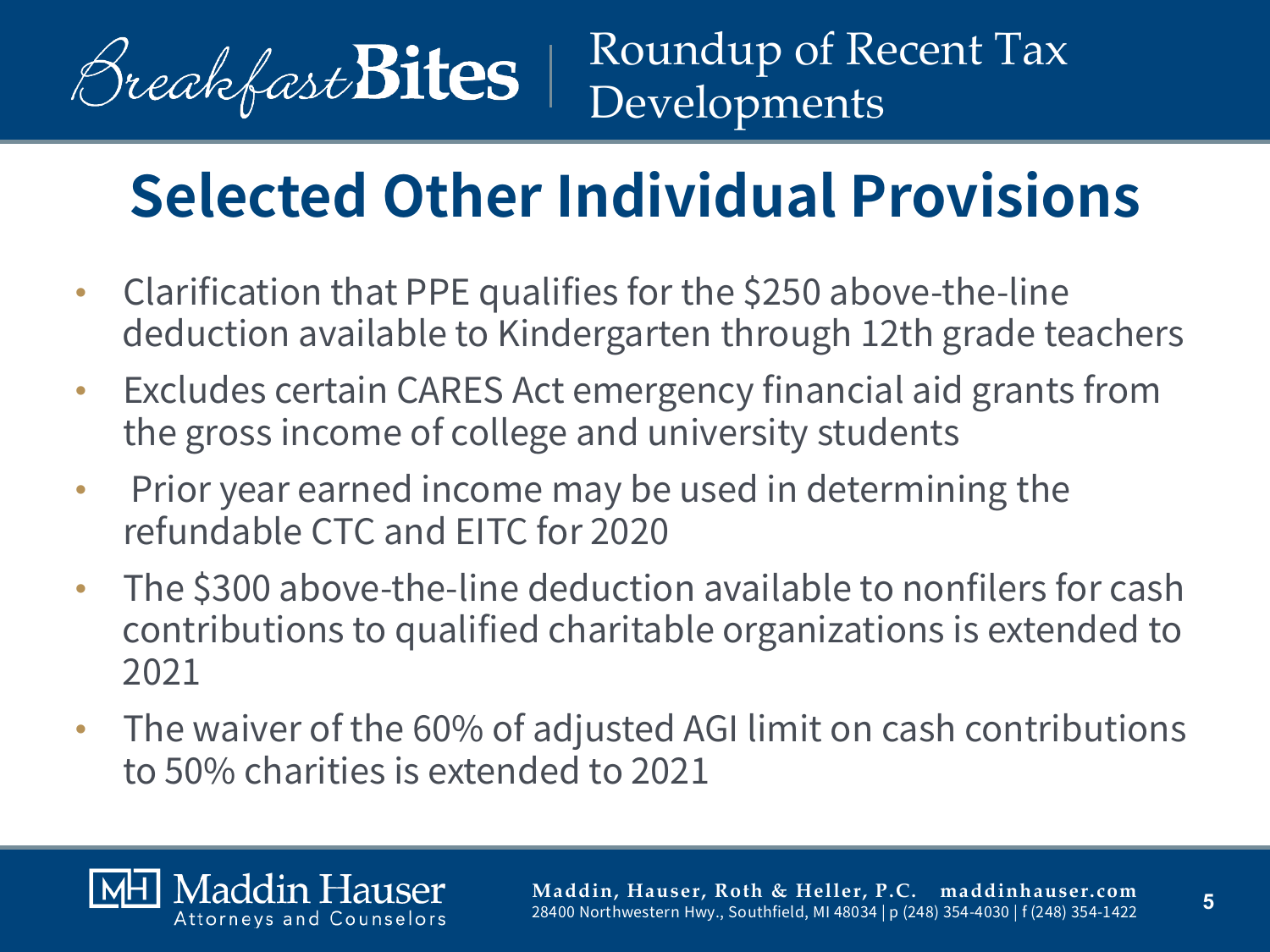

#### **Consolidated Appropriations Act, 2021**

# **Business Provisions**

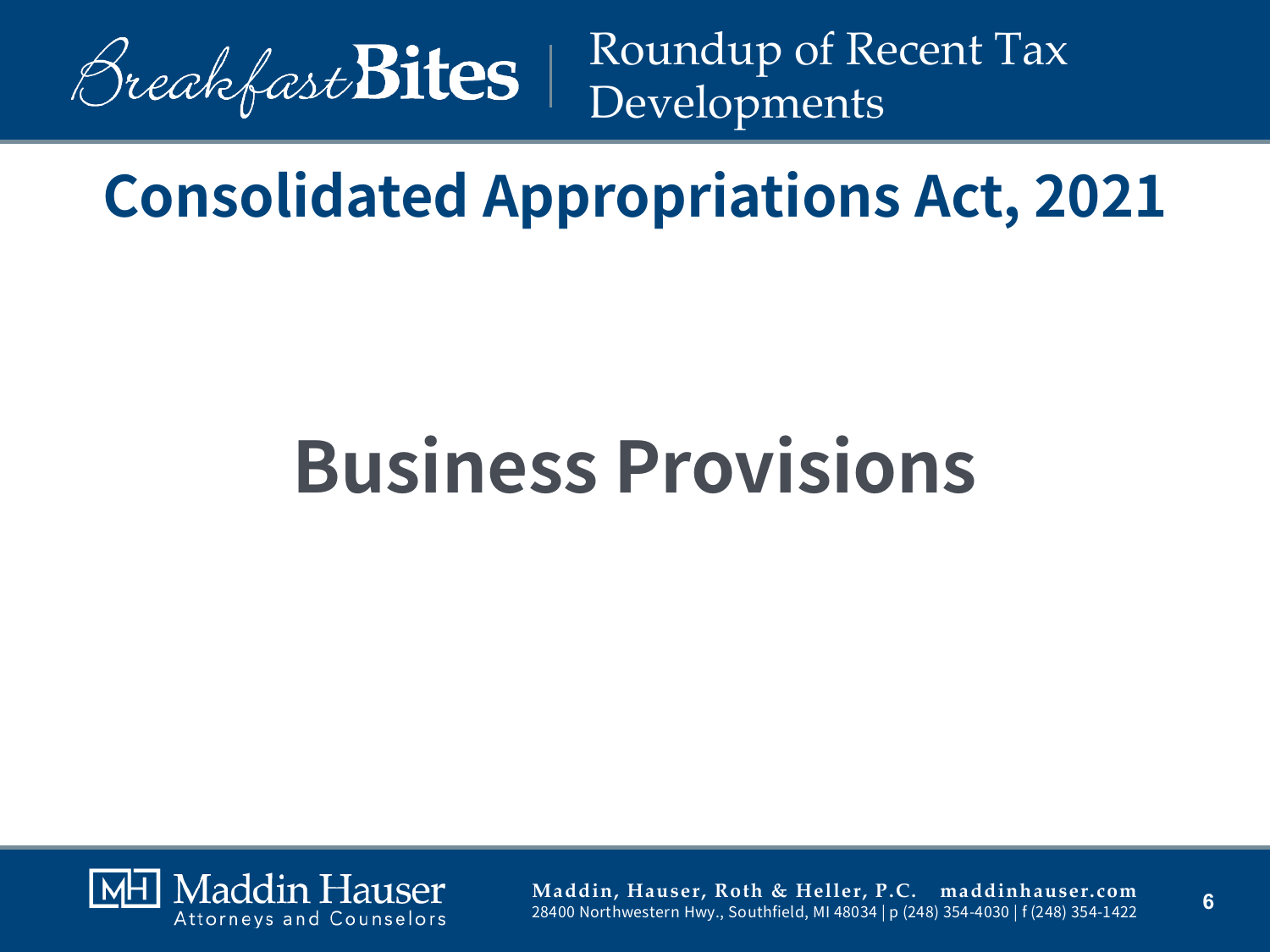

#### **PPP Loans**

- Expenses paid with the proceeds of a forgiven PPP loan are deductible
- Tax basis and other attributes of the borrower's assets will not be reduced as a result of the loan forgiveness

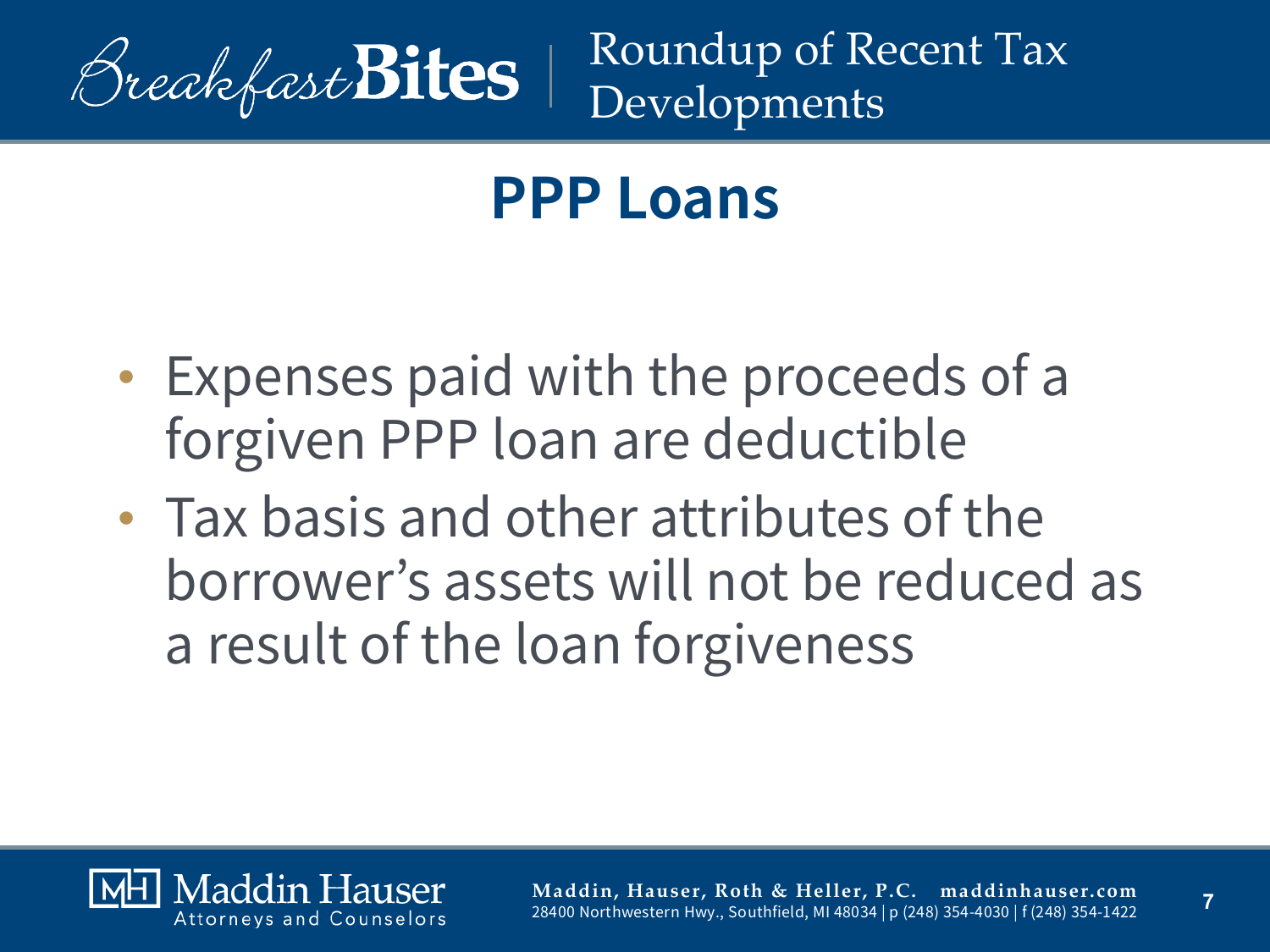

## **Economic Injury Disaster Loans ("EIDL")**

- Forgiveness of EIDL loans, emergency EIDL grants, and certain loan repayment assistance not included in gross income
- Expenses paid with the amounts not included in gross income are deductible
- Tax basis and other attributes are not be reduced

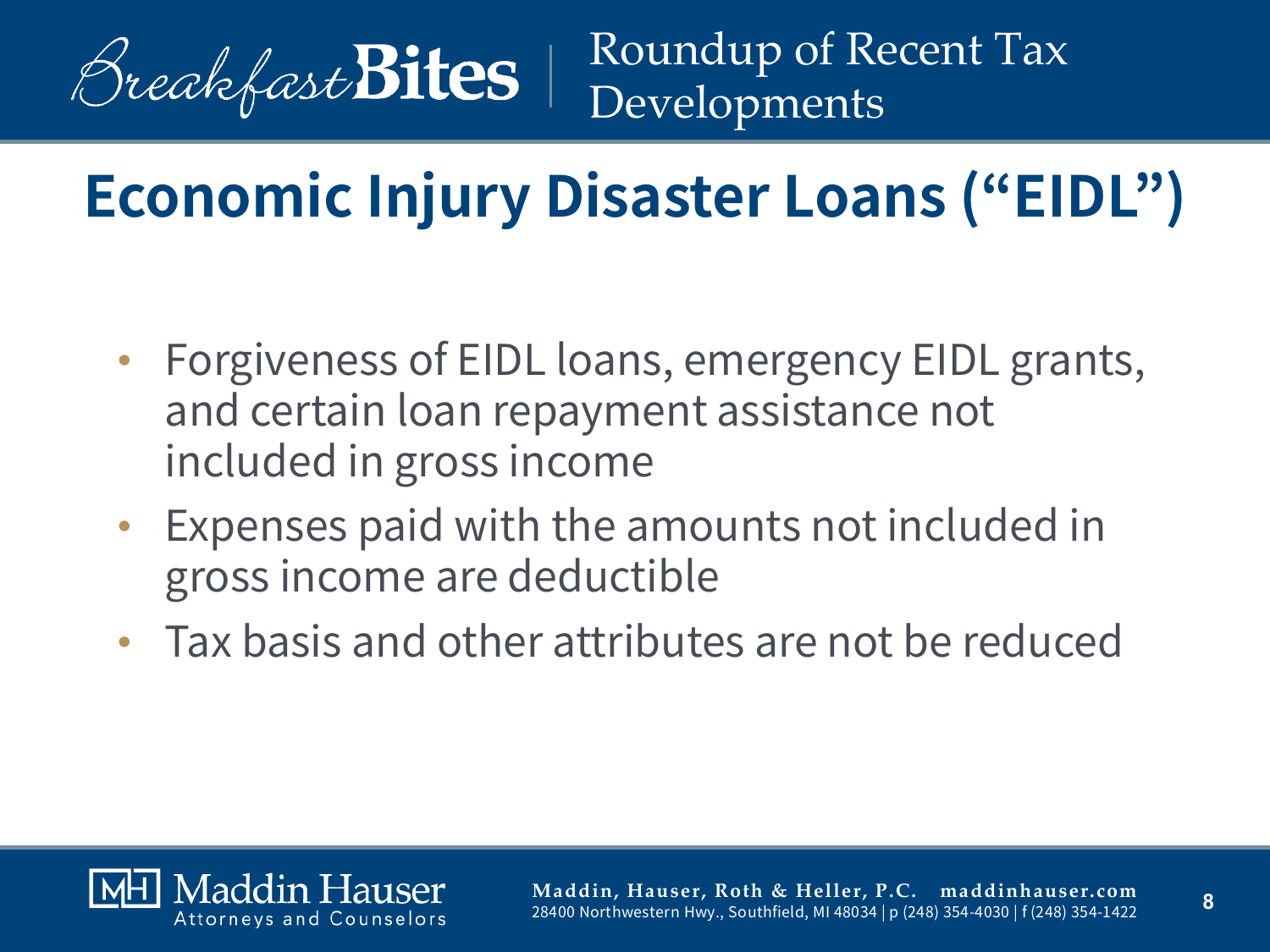

Maddin Hauser

Roundup of Recent Tax Developments

## **Depreciation of Certain Residential Rental Property**

- 30-year ADS depreciation period available for residential rental property placed in service before January 1, 2018, if
	- the property is held by an electing real property trade or business and,
	- before January 1, 2018, it wasn't subject to the ADS.
- TCJA permits opt-out from Section 163(j) interest limit for nonresidential real property, qualified improvement property and residential rental property in exchange for using ADS
- TCJA reduced ADS recovery period for residential rental property placed in service after December, 2017 from 40 to 30 years

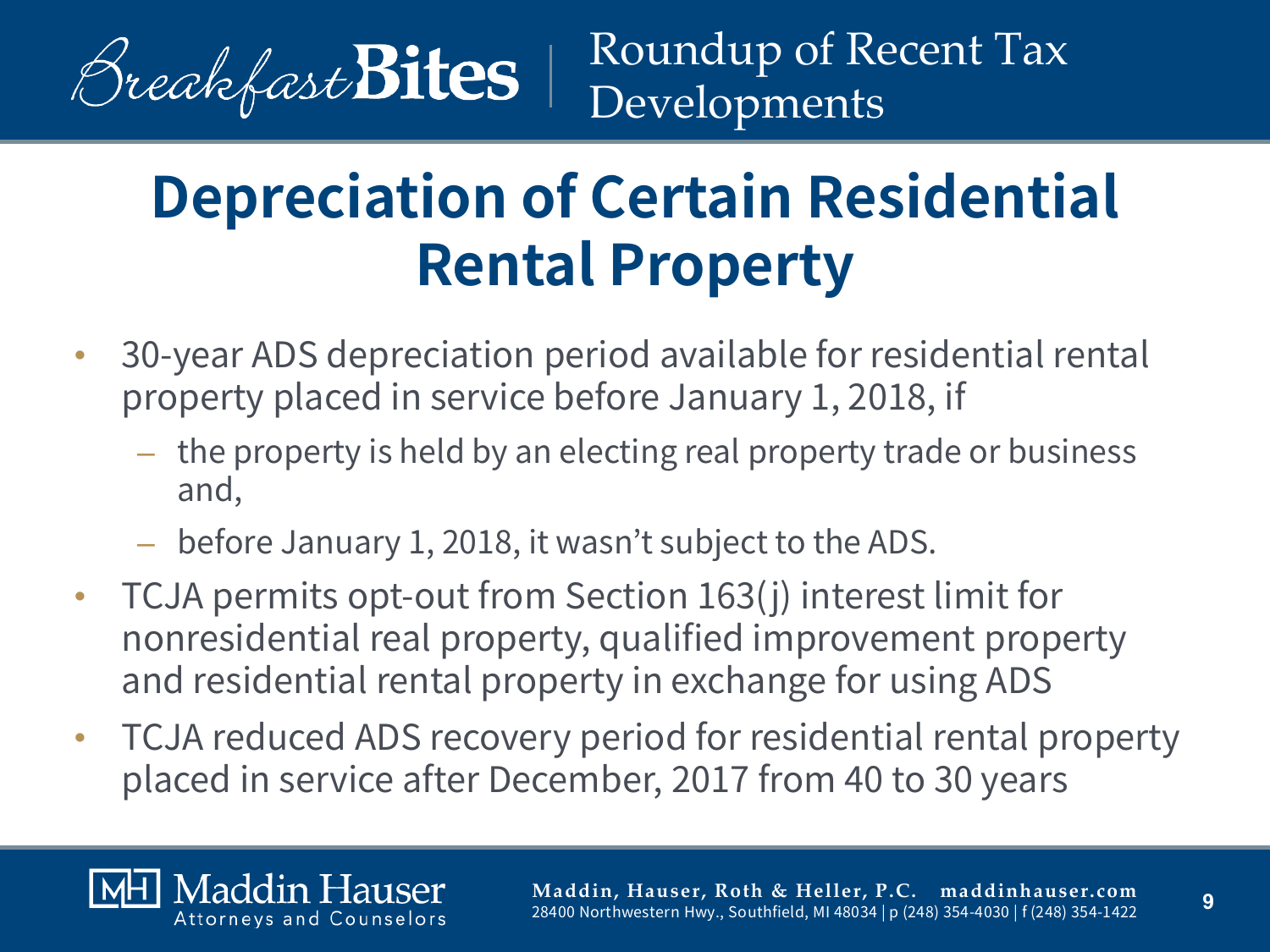

#### **Selected Other Business Provisions**

- The 50% limit on the deductibility of business meals and beverages is waived for 2021 and 2022
- Farmers who elected a 2-year carryback of NOLs prior to the CARES Act may retain that carryback instead of the 5-year carryback under the CARES Act

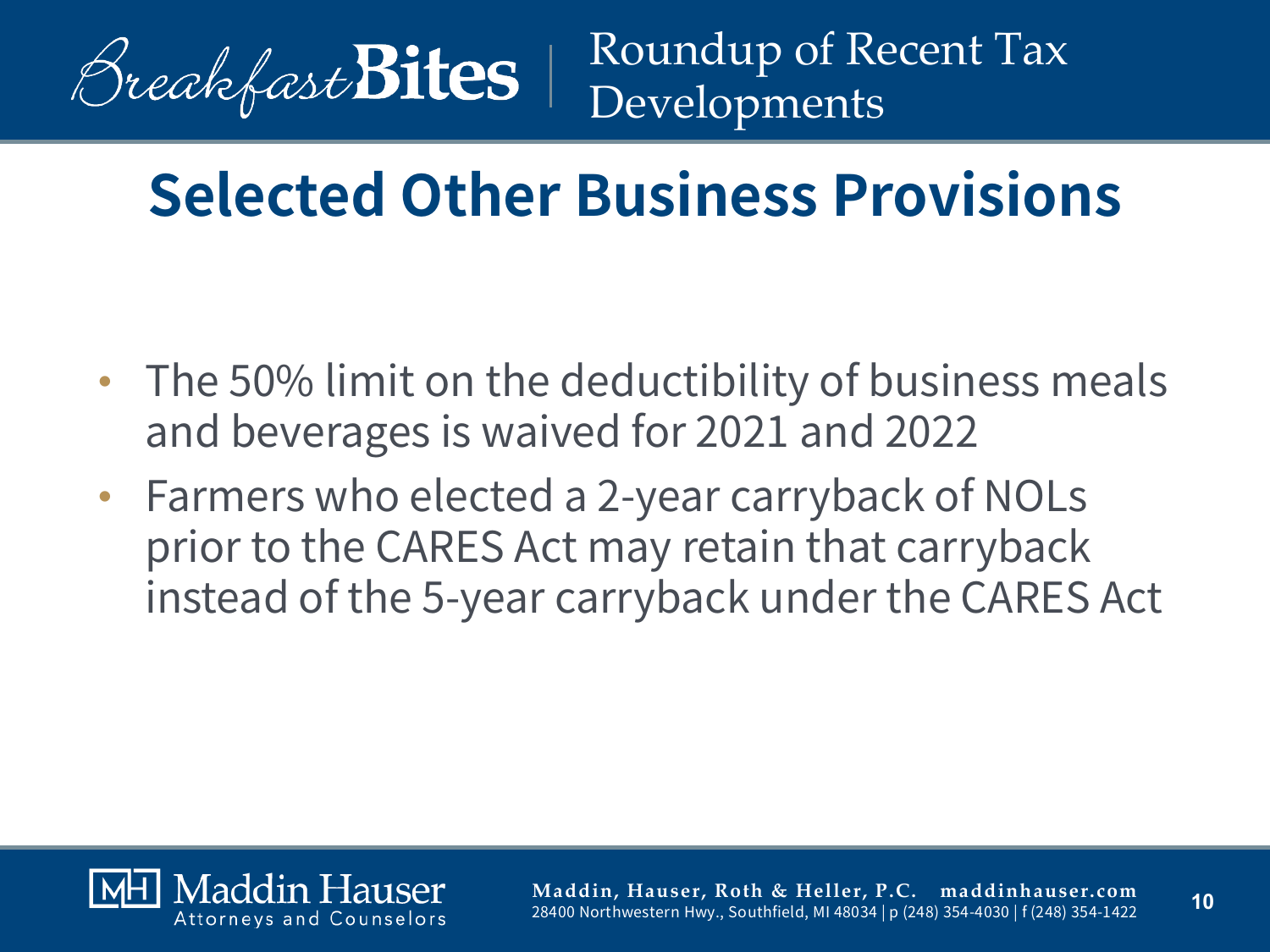

Maddin Hauser

#### **Selected Tax Extenders**

- The 7.5% of AGI threshold for itemizing medical expenses is made permanent after December 31, 2020
- The Work Opportunity Tax Credit is extended through 2025
- The exclusion from gross income for discharge of indebtedness income from qualified principal residence debt up to a \$2 million limit (\$1 million for married individuals filing separately) is extended through 2025
- The employer credit for paid family and medical leave under IRC Section 45S is extended through 2025
- The change to Section 127 made by the CARES Act adding "eligible student loan repayments" is extended through 2025



**11**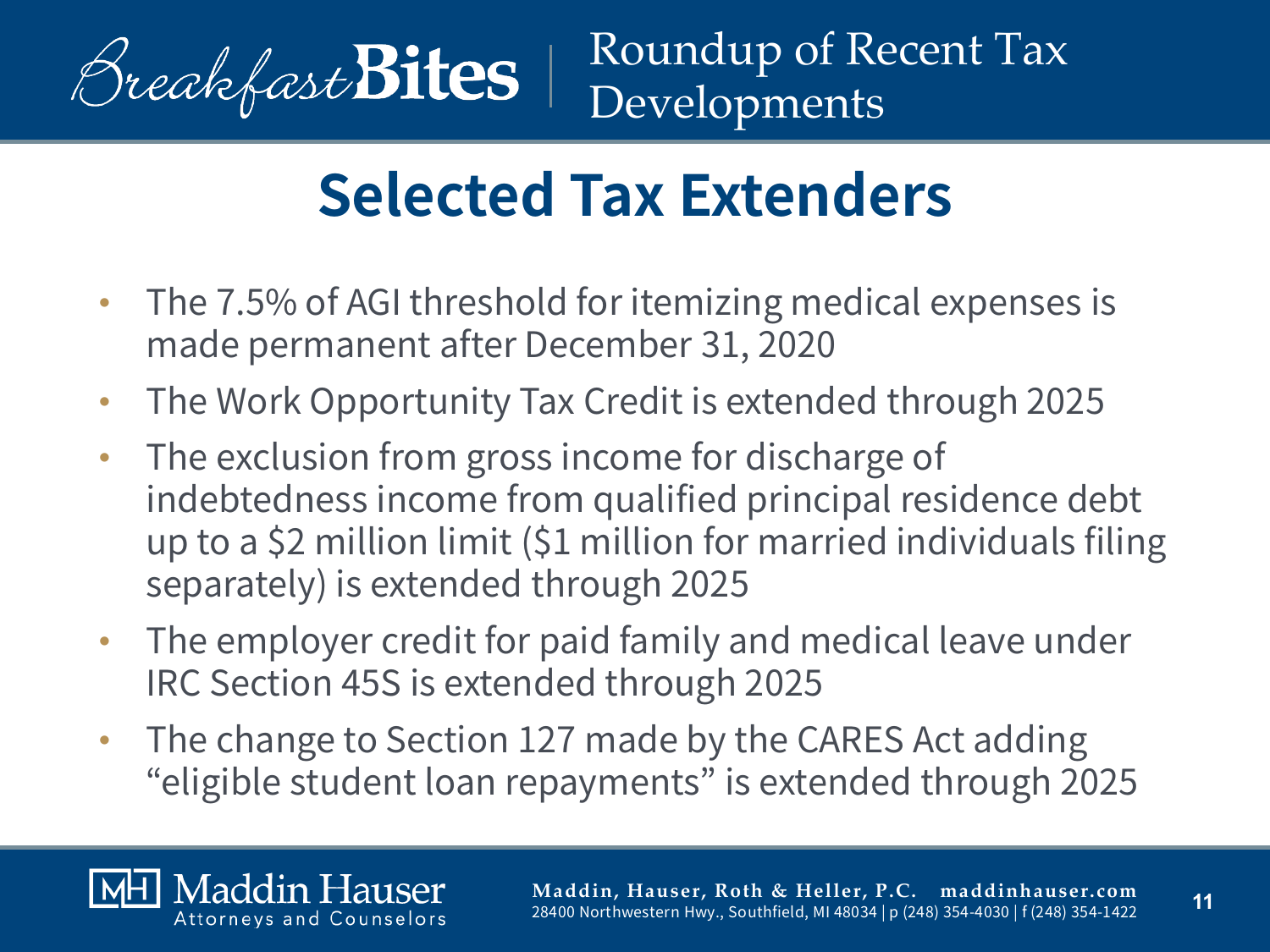

#### **Consolidated Appropriations Act, 2021**

# **Selected Payroll Provisions**

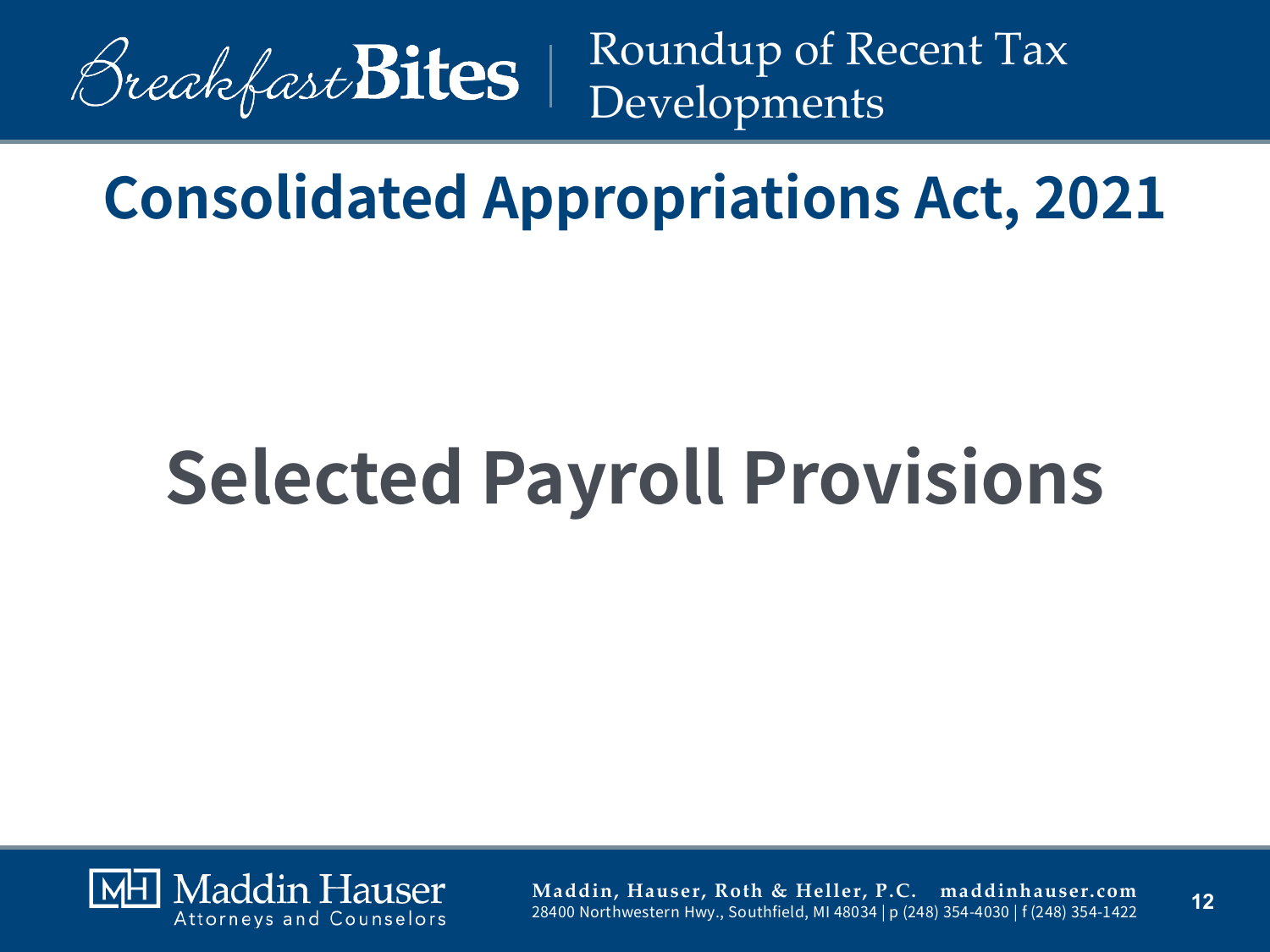

#### **FFCRA Paid Sick and Family Leave Credits**

- Extends refundable credits through March 31, 2021 for employers who provide Emergency Paid Sick Leave and Emergency Family Medical Leave
- Extends the credits available to self-employed individuals, and allows them to use their reported wages from tax year 2019 instead of tax year 2020 to compute the credit
- Excludes leave payments from employer Social Security employment taxes

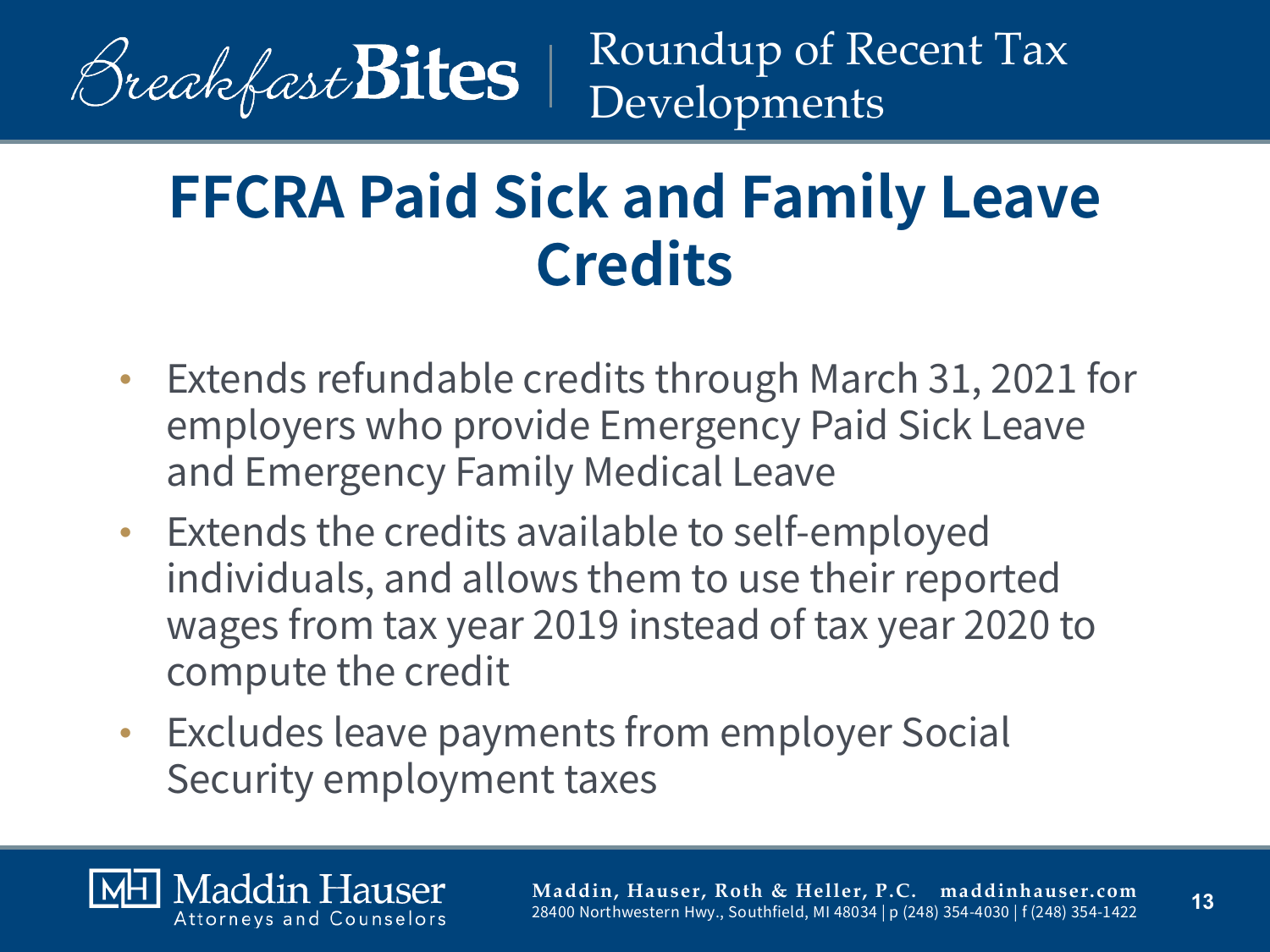

#### **August 8, 2020, Presidential Memorandum**

- Permits the postponement of the withholding, deposit, and payment of the employee's share of Social Security tax (6.2%) on wages and compensation paid from September 1, 2020 through December 31, 2020 for employees whose wages or compensation payable during any biweekly pay period generally is less than \$4,000
- IRS issued Notice 2020-65 to provide further guidance on postponing the withholding and remittance of the taxes ratably from wages and compensation paid between January 1, 2021 and April 30, 2021. Penalties, interest, and additional amounts would begin to incur on May 1, 2021.
- The CAA extends the repayment period of the deferred employee taxes through December 31, 2021. It also provides that penalties and interest will not begin to accrue on the deferred amounts until January 1, 2022.

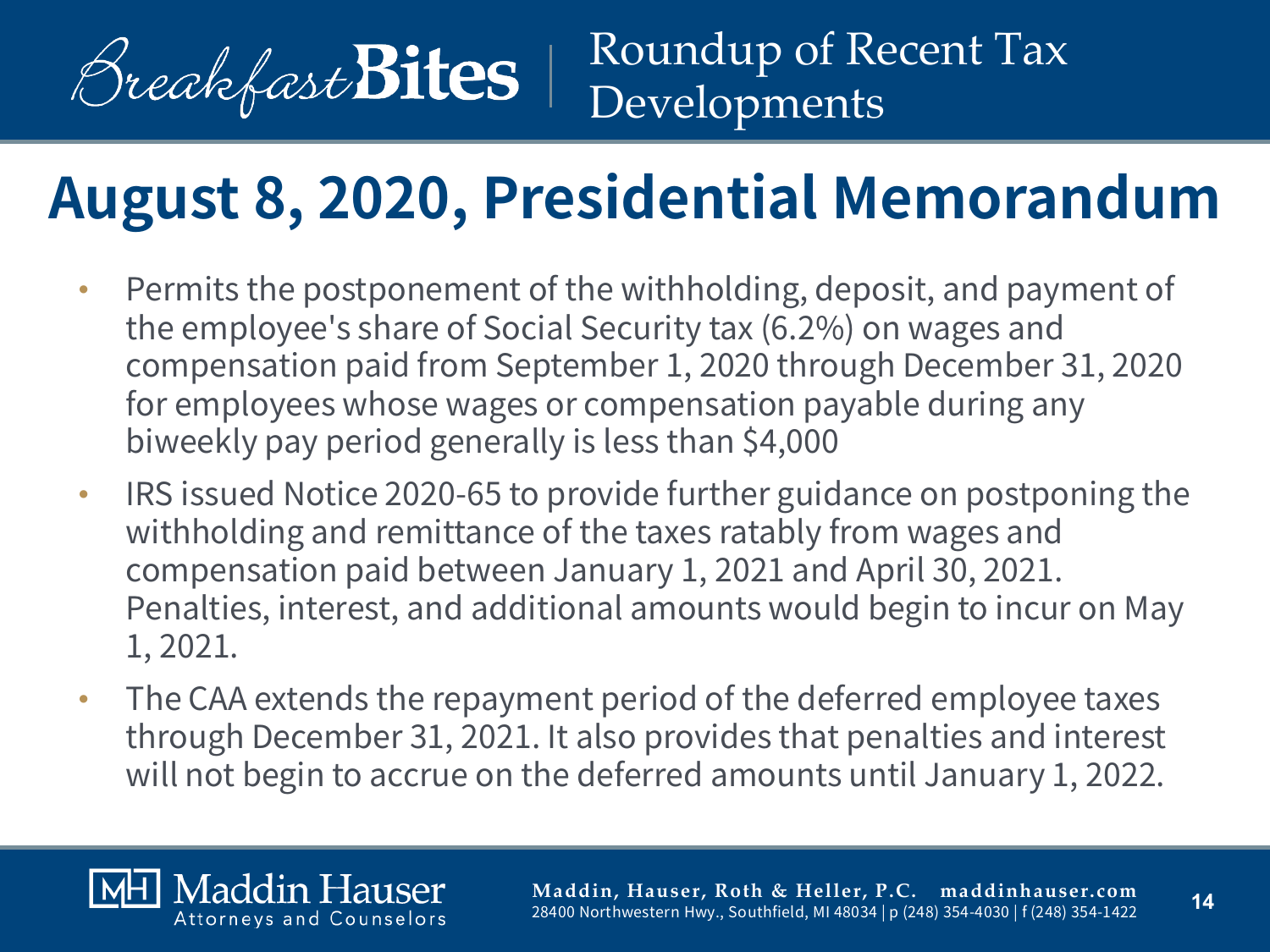

## **Employee Retention Credit**

- The Employer Retention Credit ("ERC") is a refundable payroll tax credit under the CARES Act for 50% of qualified wages (including health care costs) of up to \$10,000 per employee for a maximum credit of \$5,000 per employee
- The ERC may be claimed for wages paid after March 12, 2020, and before January 1, 2021
- Beginning on January 1, 2021 and through June 30, 2021, the CAA extends and expands the CARES Act provisions

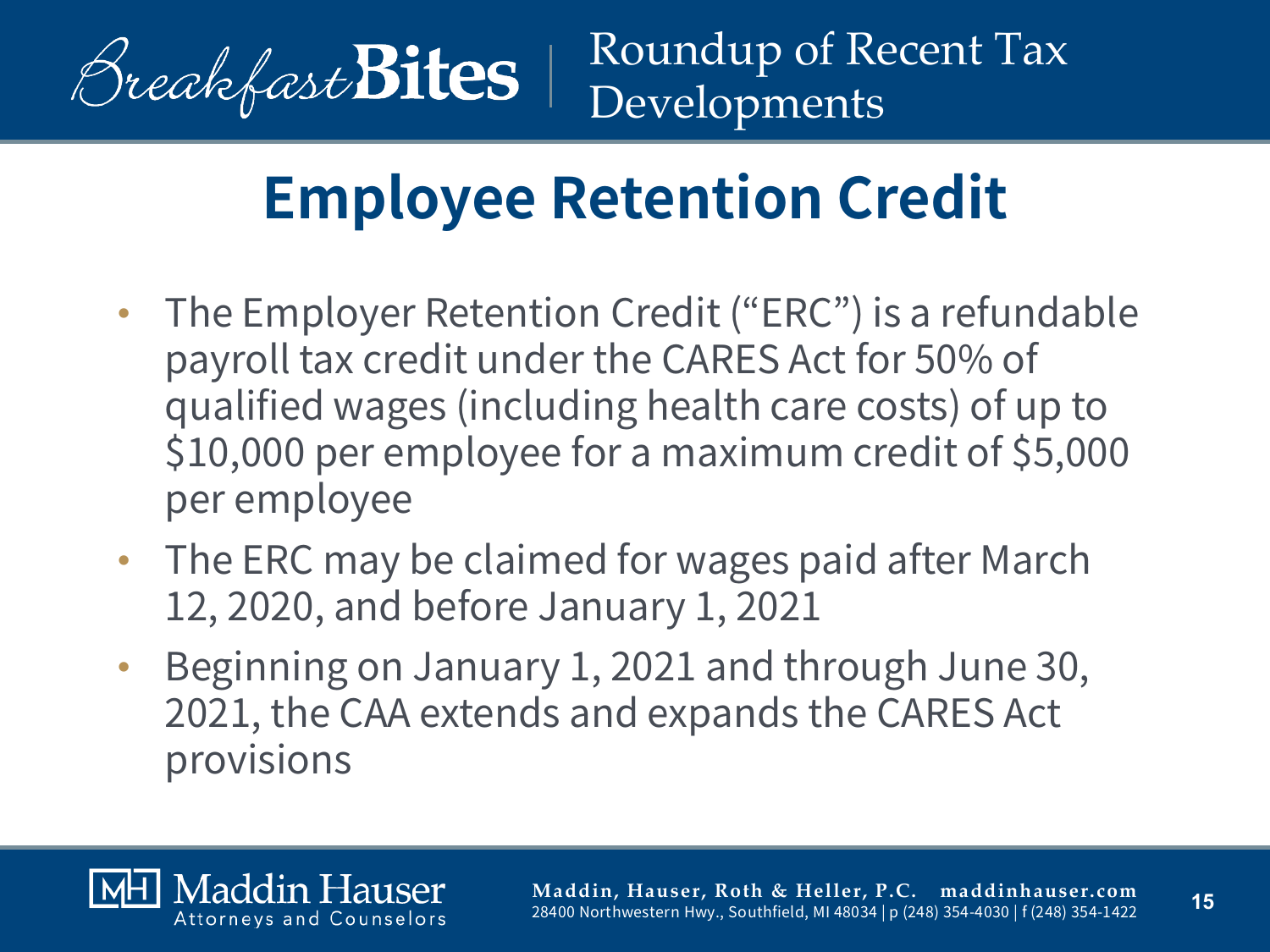

# **Employee Retention Credit**

- Increases the ERC rate from 50% to 70% of qualified wages
- Expands eligibility for the credit by reducing the required year-over-year gross receipts decline from 50% to 20% and provides a safe harbor allowing employers to use prior quarter gross receipts to determine eligibility
- Increases the limit on per-employee creditable wages from \$10,000 for the year to \$10,000 for each quarter
- Increases the 100-employee delineation for determining the relevant qualified wage base to employers with 500 or fewer employees
- Removes the 30-day wage limitation, allowing employers to, for example, claim the credit for bonus pay to essential workers
- Allows businesses with 500 or fewer employees to advance the credit at any point during the quarter based on wages paid in the same quarter in a previous year
- Provides rules to allow new employers who were not in existence for all or part of 2019 to be able to claim the credit

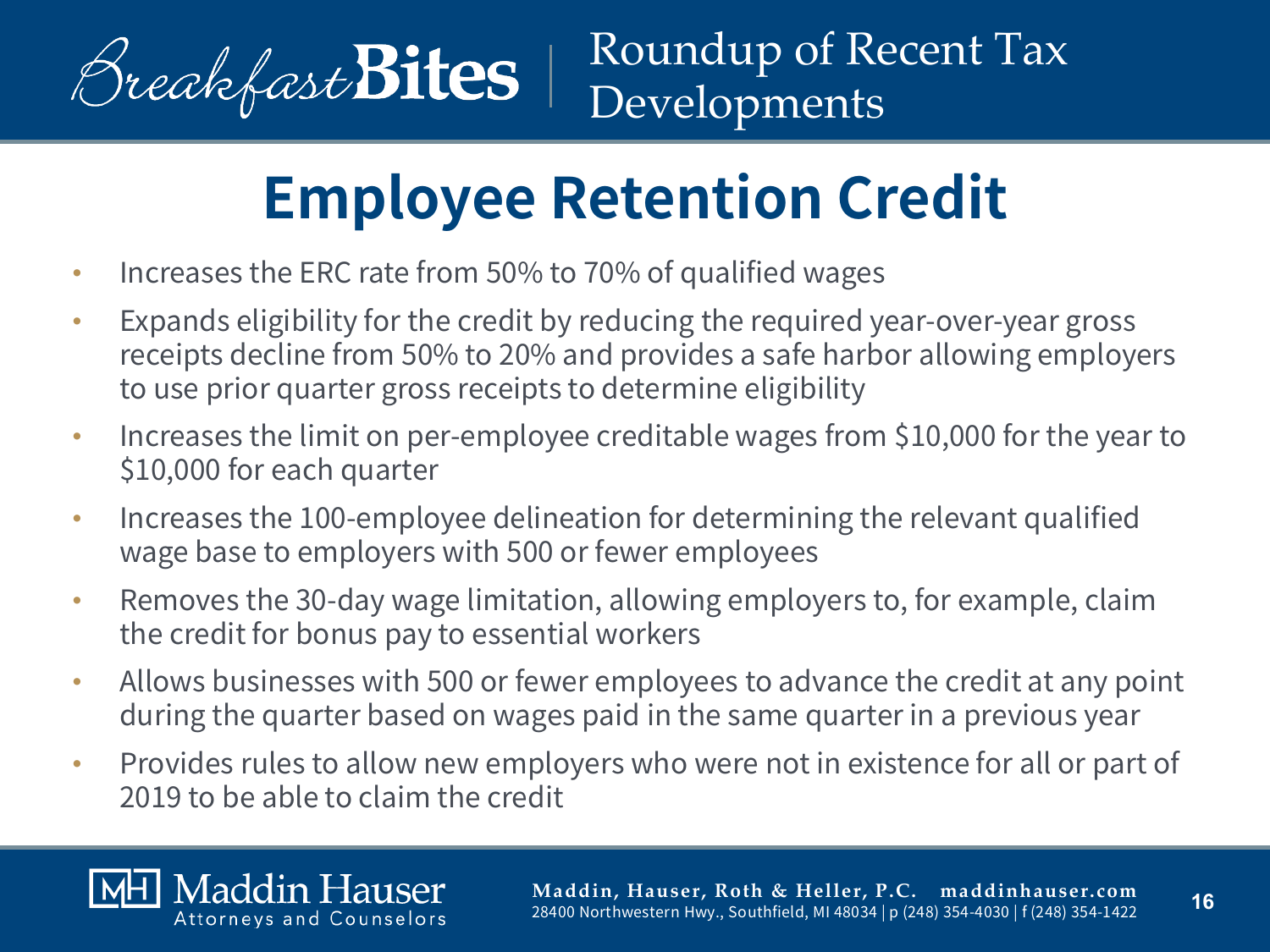

## **Employee Retention Credit**

The TCDTR also includes the following provisions which are retroactively effective back to March 12, 2020:

- Clarification on the determination of gross receipts for certain tax-exempt organizations
- Reaffirmation of prior IRS guidance that group health plan expenses can be considered qualified wages even when no wages are paid to an employee
- Employers who receive a Paycheck Protection Program (PPP) loan may still qualify for the ERC for wages that are not paid for with forgiven PPP proceeds

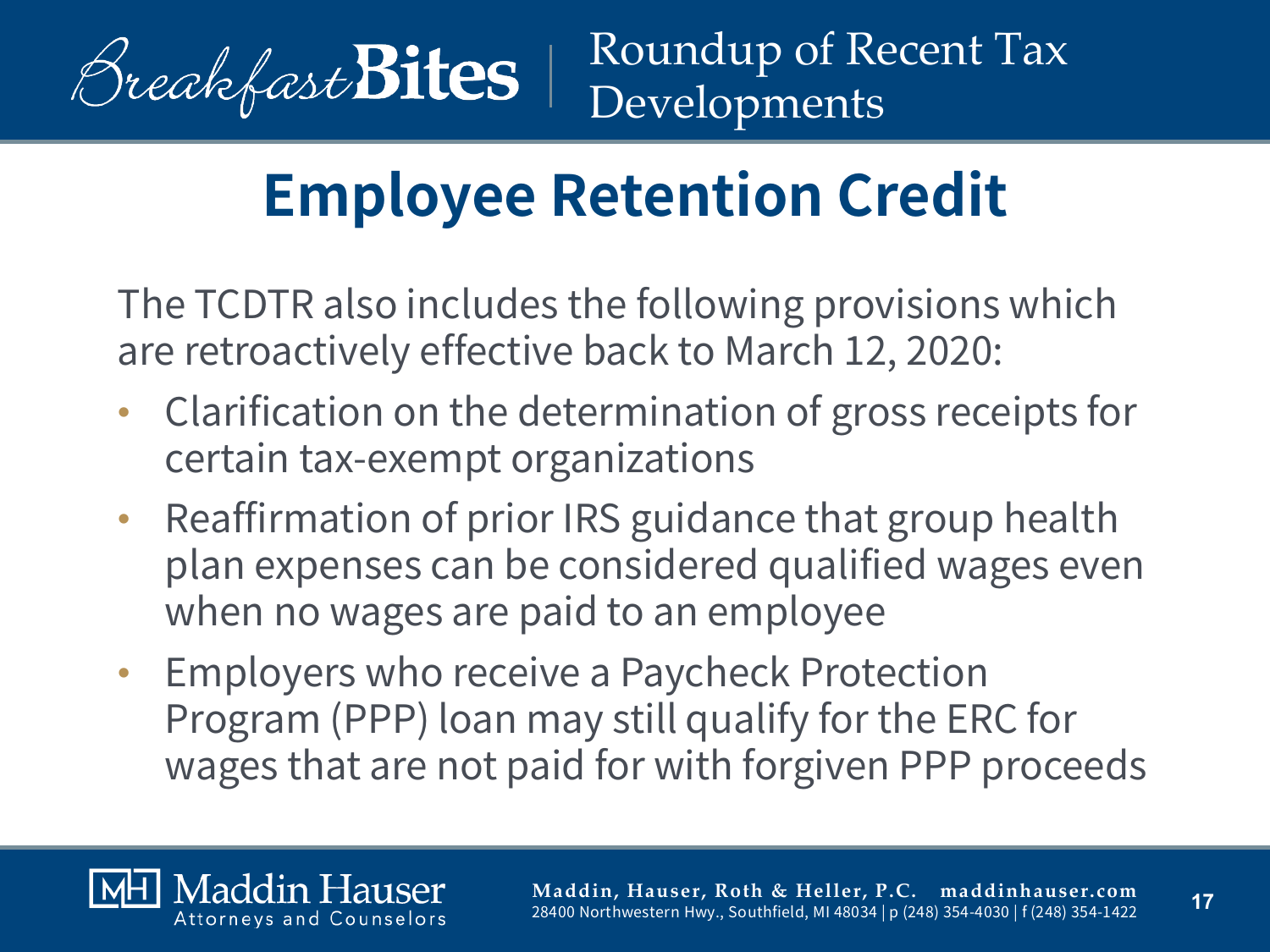

#### **Consolidated Appropriations Act, 2021**

# **PPP Loan Expansion And Clarification**

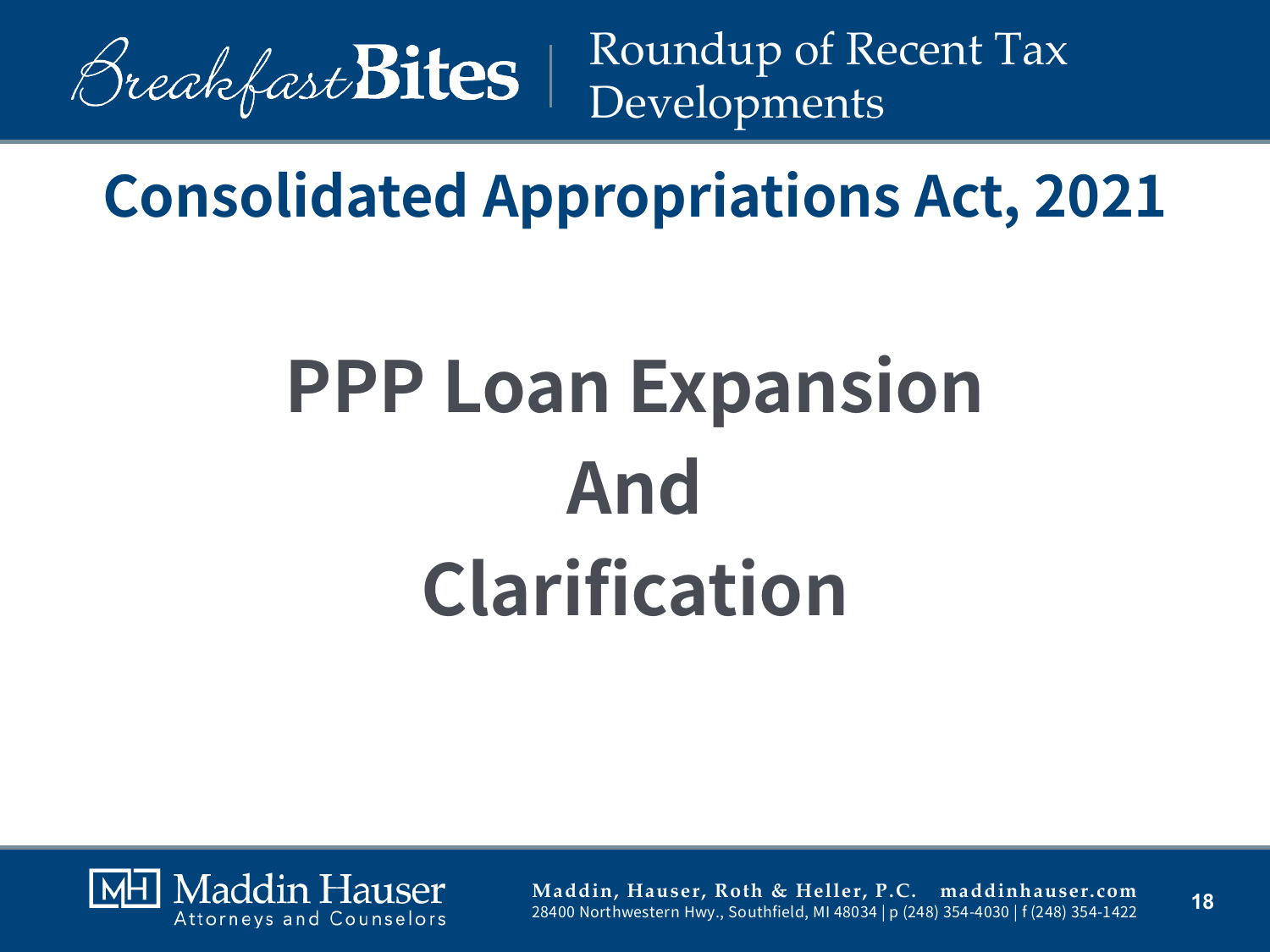

#### **PPP Loans: Second Draw**

The CAA, 2021 gives the following kinds of businesses that received a PPP loan the opportunity to take a second draw of up to \$2 million:

- Employ no more than 300 employees per physical location;
- Have used or will use the full amount of their first PPP loan; and
- Demonstrate at least a 25% reduction in gross receipts in the first, second, or third quarter of 2020 relative to the same 2019 quarter.
- Applications submitted on or after January 1, 2021 are eligible to utilize the gross receipts from the fourth quarter of 2020.

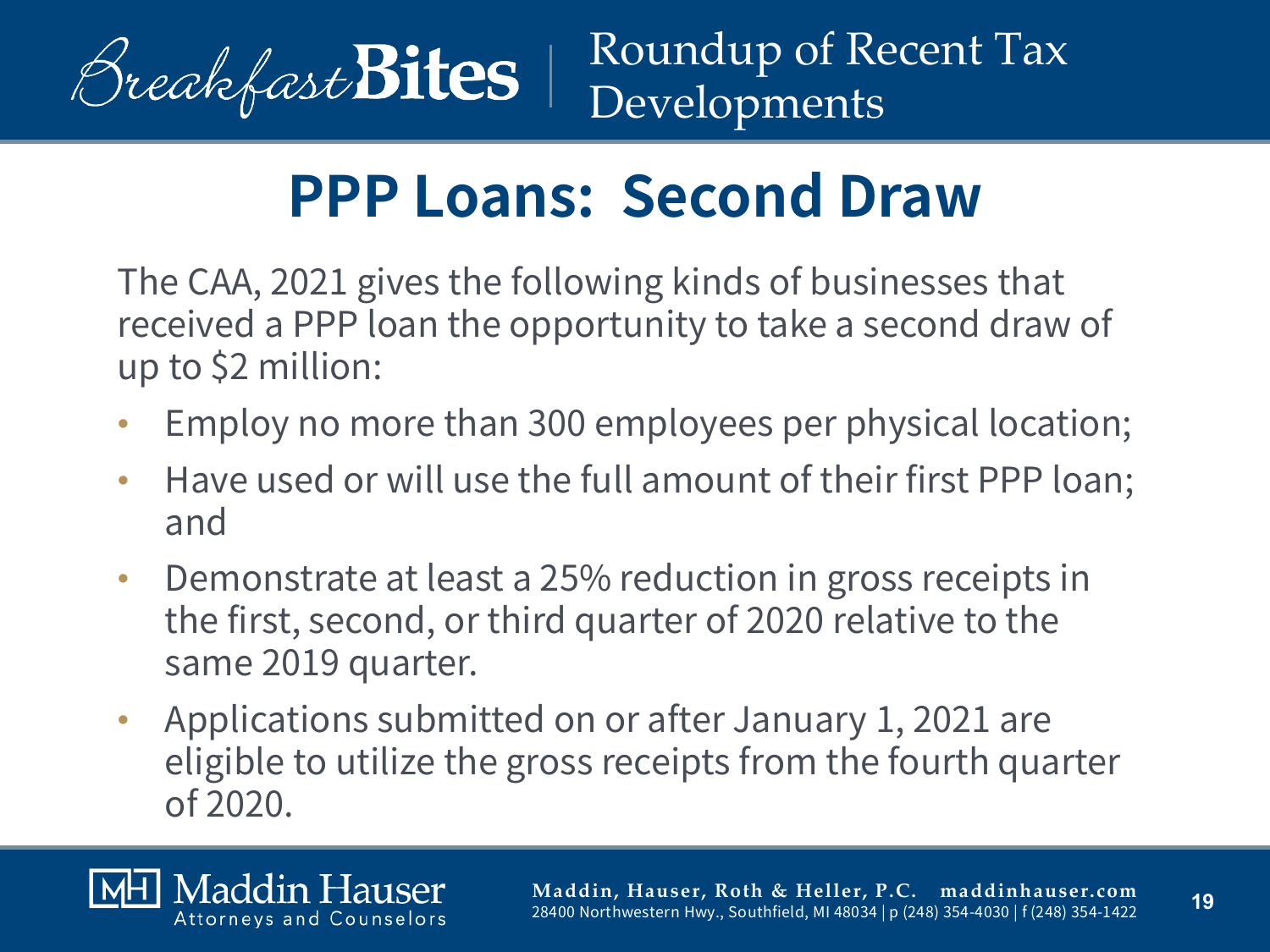

#### **PPP Loans: Second Draw**

- Second draws may be for up to 2.5 times the average monthly payroll costs in the one year prior to the loan or the calendar year
- However, borrowers in the hospitality or food services industries (NAICS code 72) may receive loans of up to 3.5 times average monthly payroll costs
- Only a single second draw is permitted to an eligible entity

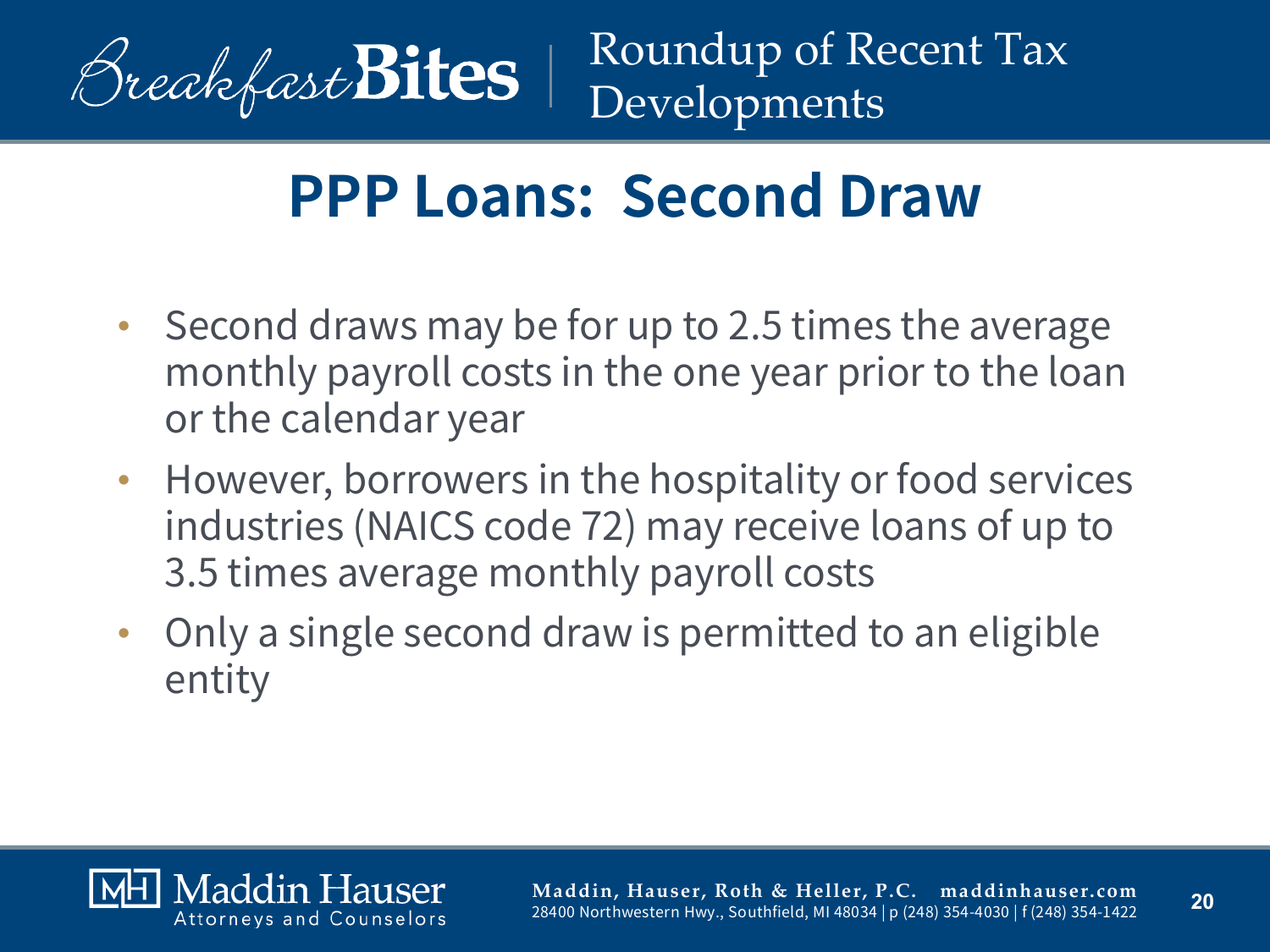

#### **Clarification of Tax Treatment of PPP Loans**

- Gross income does not include any amount that would otherwise arise from the forgiveness of a PPP loan
- Deductions are allowed for otherwise deductible expenses paid with the proceeds of a PPP loan that is forgiven
- The tax basis and other attributes of the borrower's assets will not be reduced as a result of the loan forgiveness
- These provisions are effective as of the date of enactment of the CARES Act, and apply to second draws on PPP loans

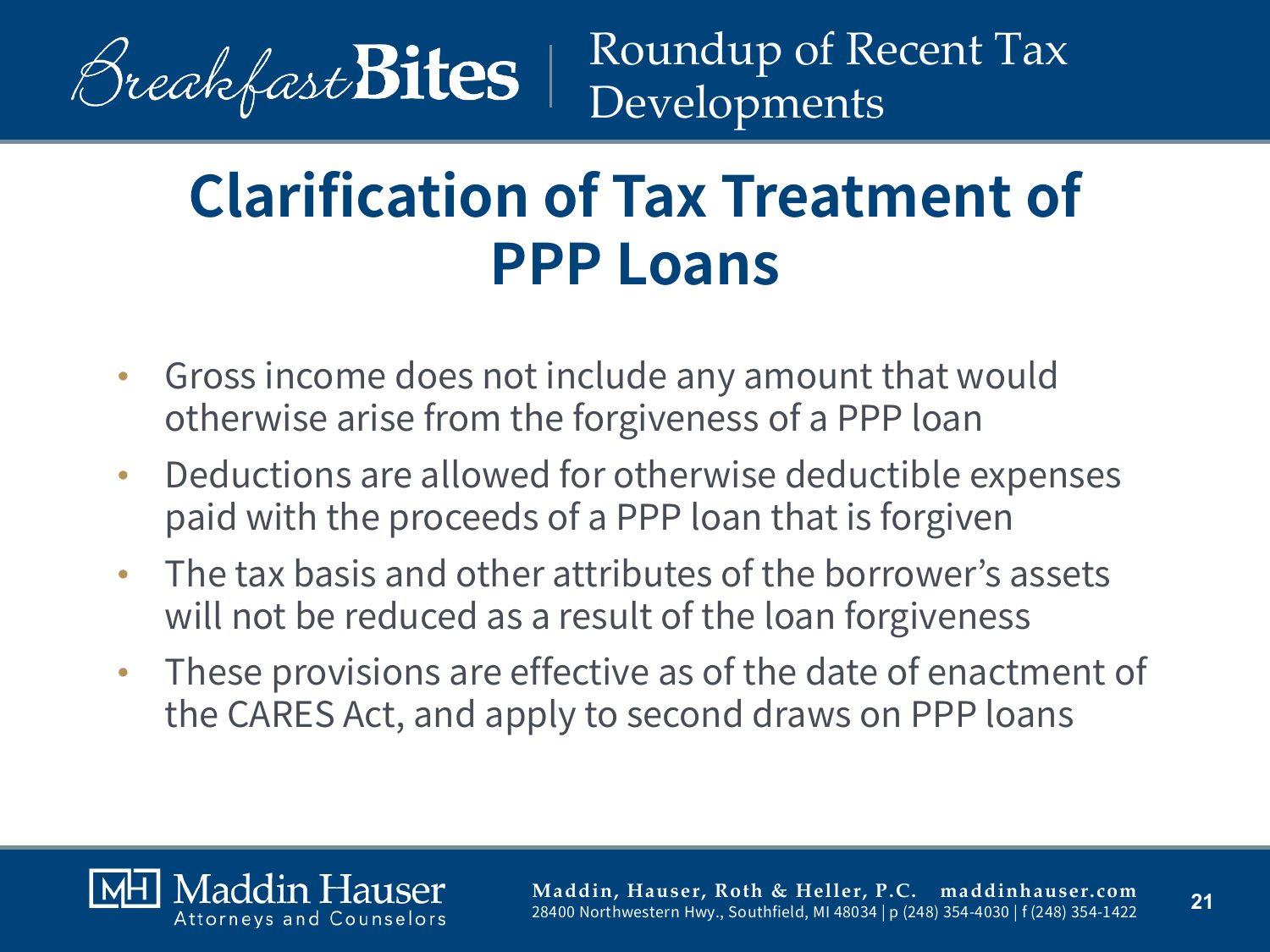

# **Additional PPP Eligible Expenses**

Borrowers with loans made under PPP before, on, or after the enactment of these changes are eligible to utilize the utilize forgivable expenses other than borrowers who have already had their loans forgiven.

- Payment for any software, cloud computing, and other human resources and accounting needs.
- Costs related to property damage due to public disturbances that occurred during 2020 that are not covered by insurance.
- Expenditures to a supplier pursuant to a contract, purchase order, or order for goods in effect prior to taking out the loan that are essential to the recipient's operations at the time at which the expenditure was made. Supplier costs of perishable goods can be made before or during the life of the loan.
- Personal protective equipment and adaptive investments to help a loan recipient comply with federal health and safety guidelines or any equivalent State and local guidance related to COVID-19 during the period between March 1, 2020, and the end of the national emergency declaration.

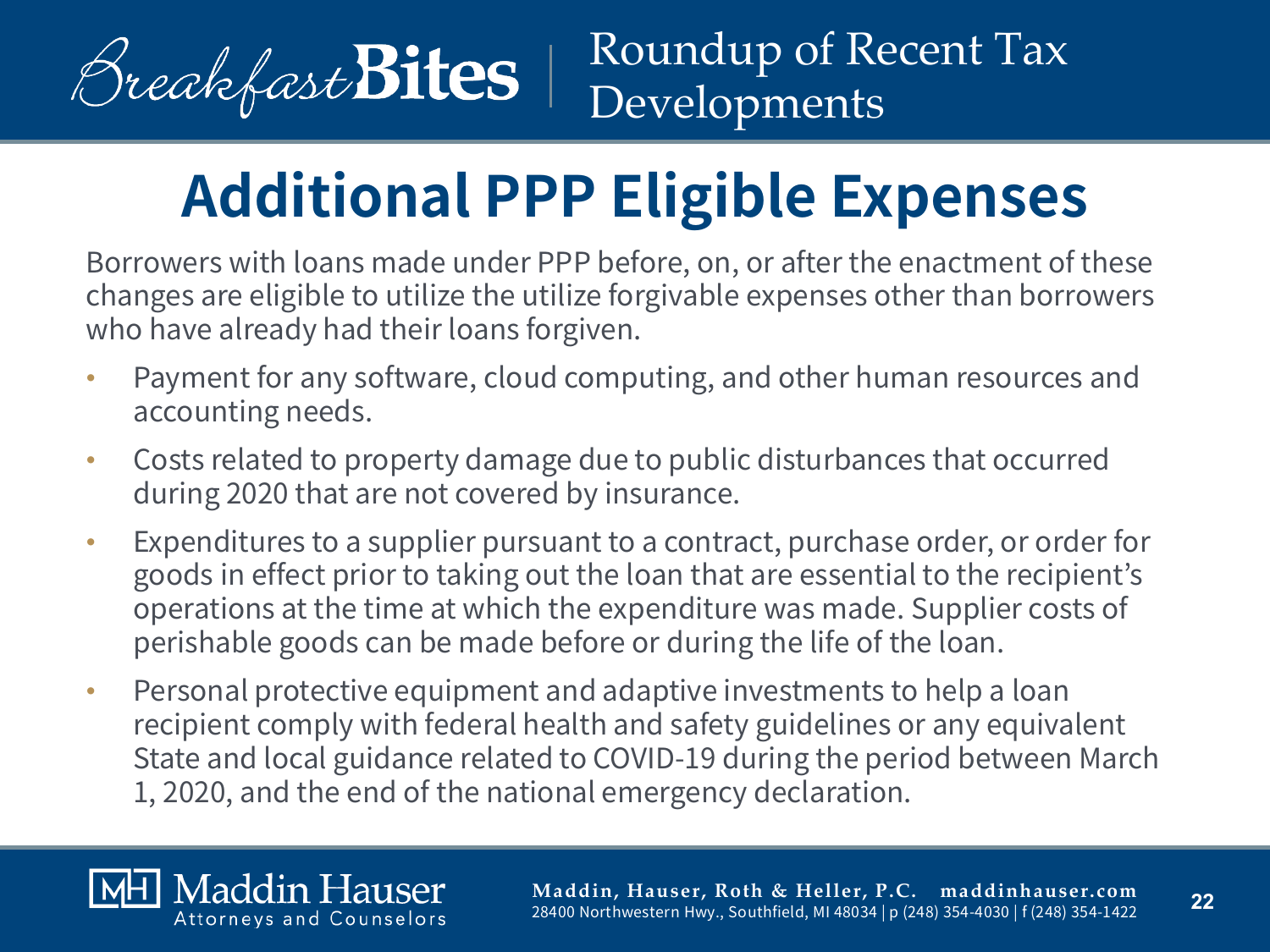

Maddin Hauser Attorneys and Counselors

Roundup of Recent Tax Developments

# **Simplified Application for Loans Under**<br>\$150,000 • A borrower will receive forgiveness if the borrower signs and submits to the

- lender a certification that is not more than one page in length, includes a description of the number of employees the borrower was able to retain because of the covered loan, the estimated total amount of the loan spent on payroll costs, and the total loan amount.
- The borrower must also attest that borrower accurately provided the required certification and complied with Paycheck Protection Program loan requirements.
- The SBA is required to create this form within 24 days of enactment and may not require additional materials unless necessary to substantiate revenue loss requirements or satisfy relevant statutory or regulatory requirements.
- Borrowers are required to retain relevant records related to employment for four years and other records for three years.
- The SBA may review and audit these loans to ensure against fraud.

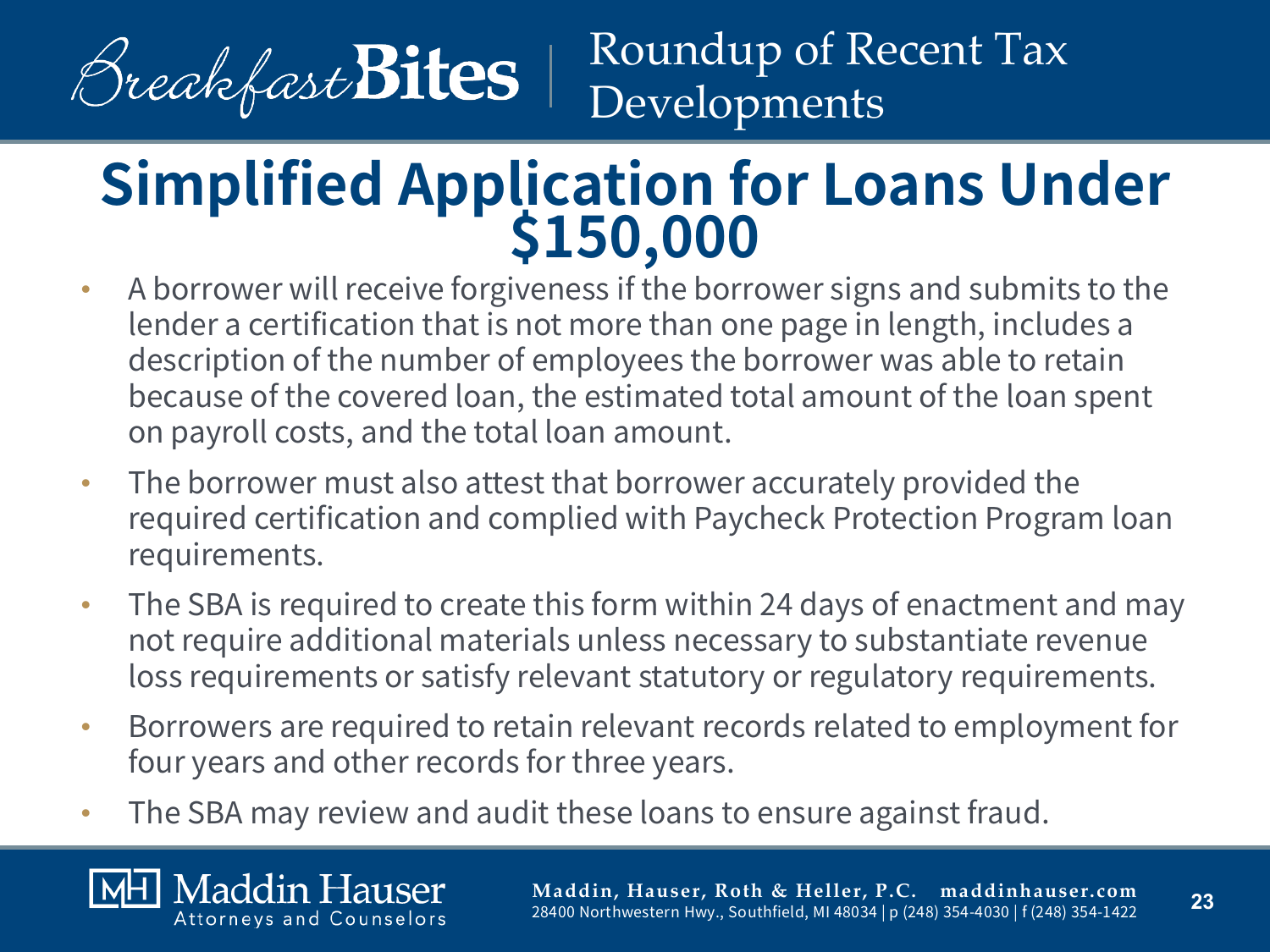

# **PPP Miscellany**

- A borrower may elect a covered period ending at the point of the borrower's choosing between 8 and 24 weeks after loan origination
- Employer-provided group insurance benefits are included in payroll costs (e.g., group life, disability, vision, or dental insurance)
- A business or organization that was not in operation on February 15, 2020 is not eligible for an initial PPP loan or a second draw PPP loan
- A seasonal employer is defined to mean one which (i) operates for no more than seven months in a year, or (ii) earned no more than 1/3 of its receipts in any six months in the prior calendar year

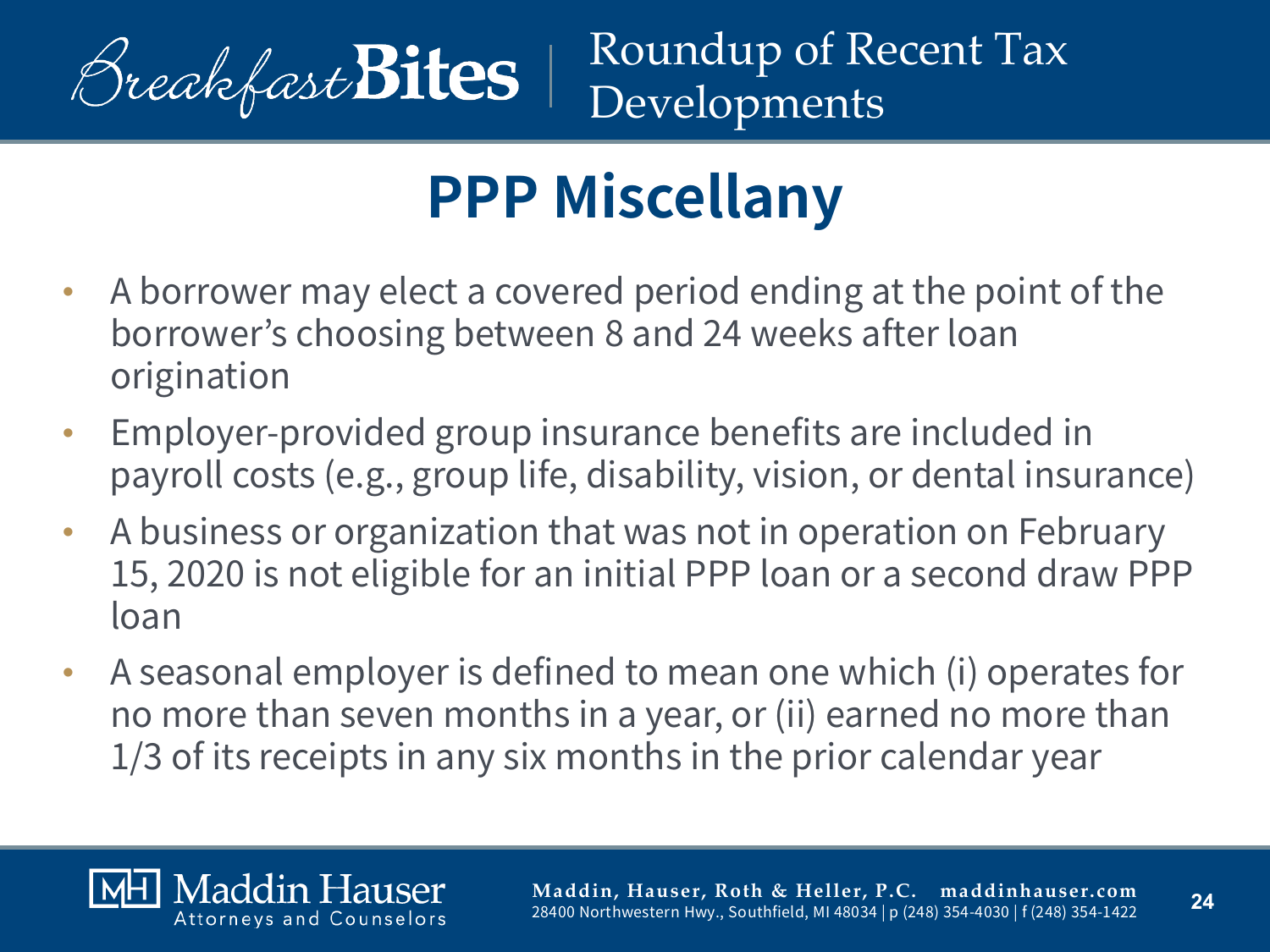

# **Other Developments**

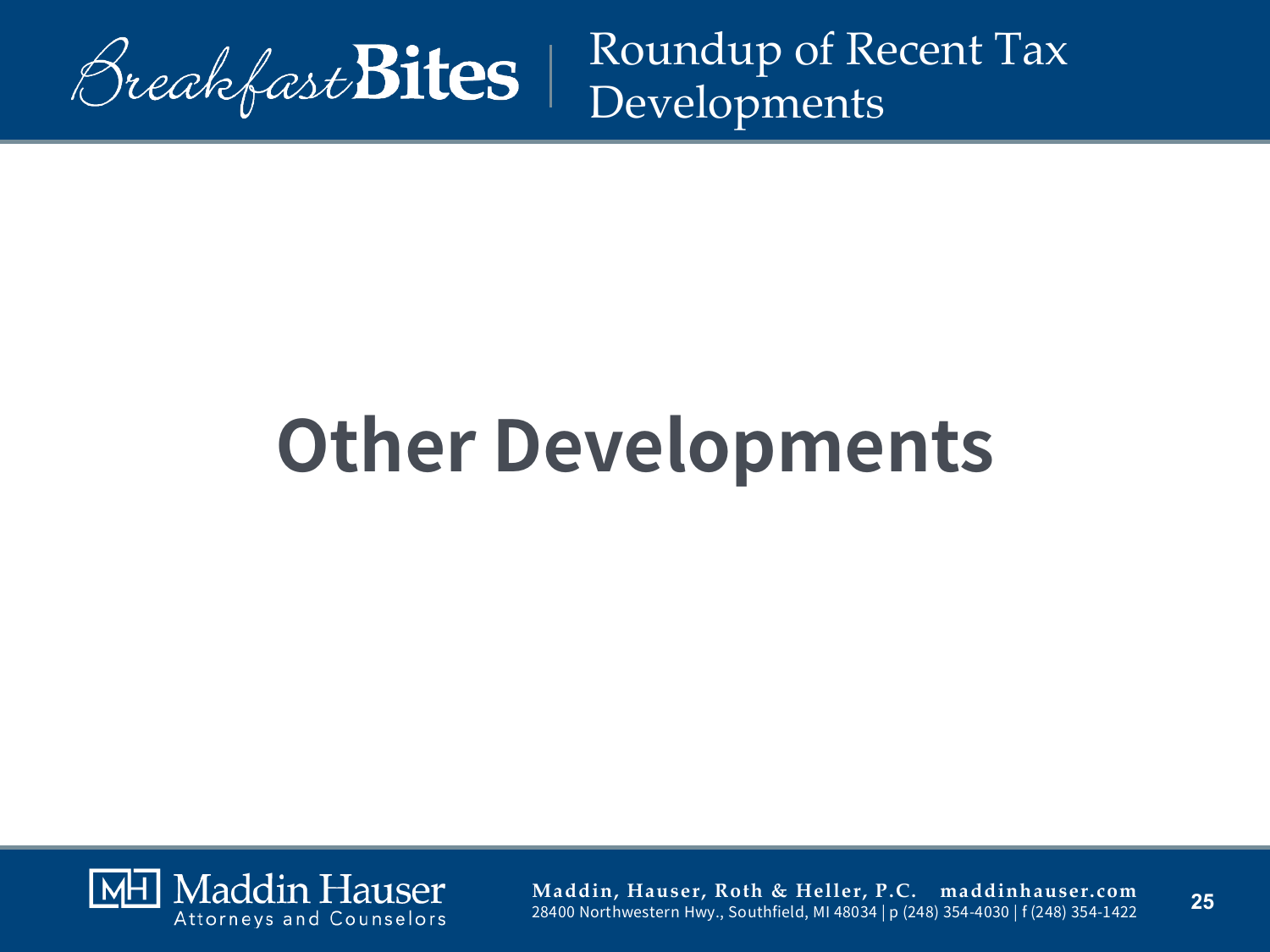

#### **Timing of Benefit from PPP Expense Deduction**

- Example of S corporation with loss in 2020 after deducting expenses covered by PPP loan, but insufficient basis to benefit from the loss
- Section 276 of Division N of CAA, 2021 provides that COD income from PPP loan forgiveness will be treated as tax exempt interest increasing basis (meaning in 2021 if that is when forgiveness occurs)
- Is Novoselsky v. Commr., T.C. Memo. 2020-14 a possible exception?

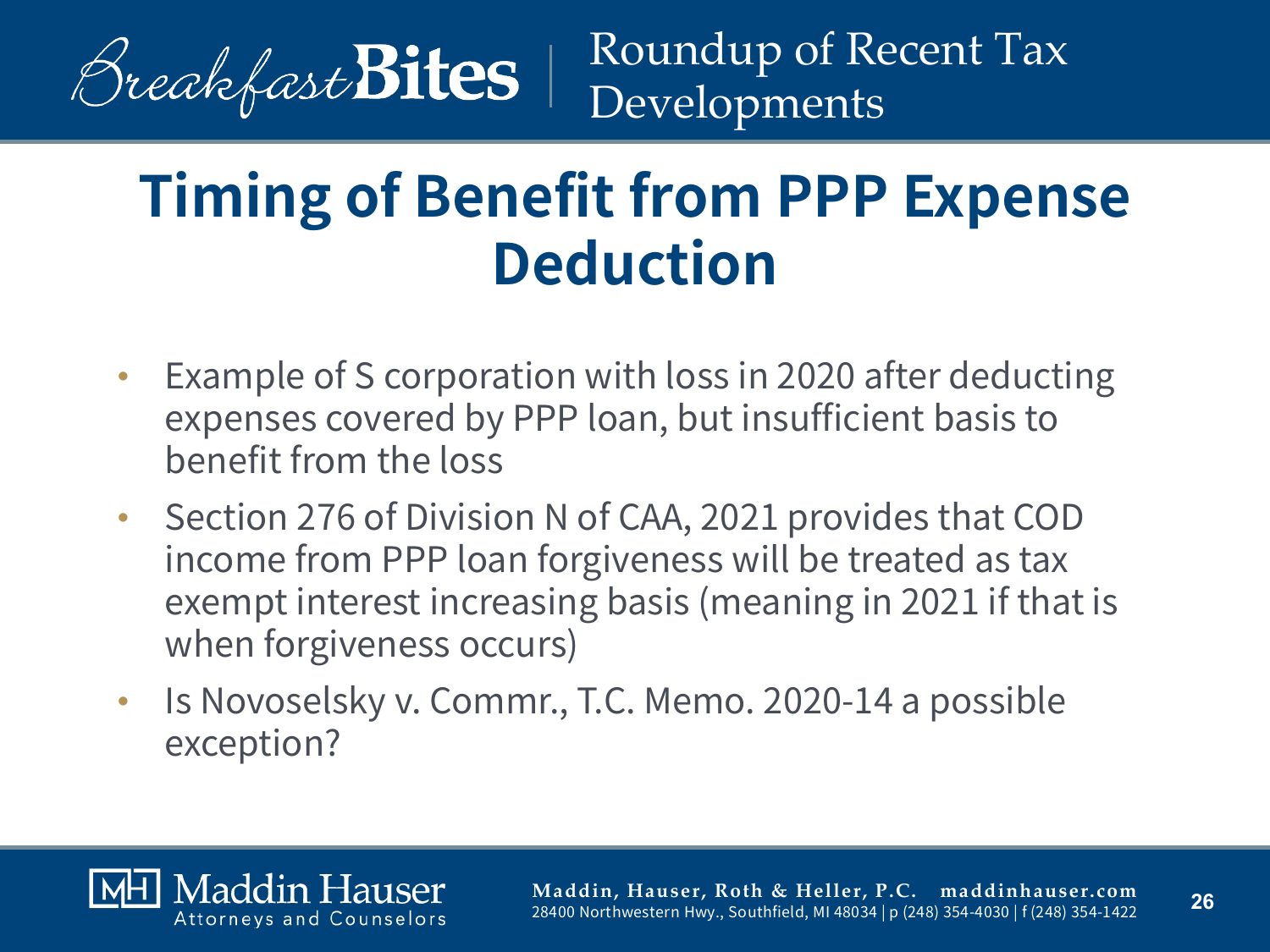

#### **Final Simplified Tax Accounting Regulations**

- Relate to small businesses permitted to use the cash method if average annual gross receipts for prior 3 years are \$25 million or less
- Permit a taxpayer to elect to use the allocable taxable income or loss of the immediately preceding tax year to determine syndicate status under section 448(d)(3) for the current year
- Remove the 5-year restriction on making automatic method changes for certain situations
- Costs, which are generally required to be capitalized to inventory under section 471(a) but that the taxpayer is not capitalizing in its books and records are not required to be capitalized to inventory for tax purposes

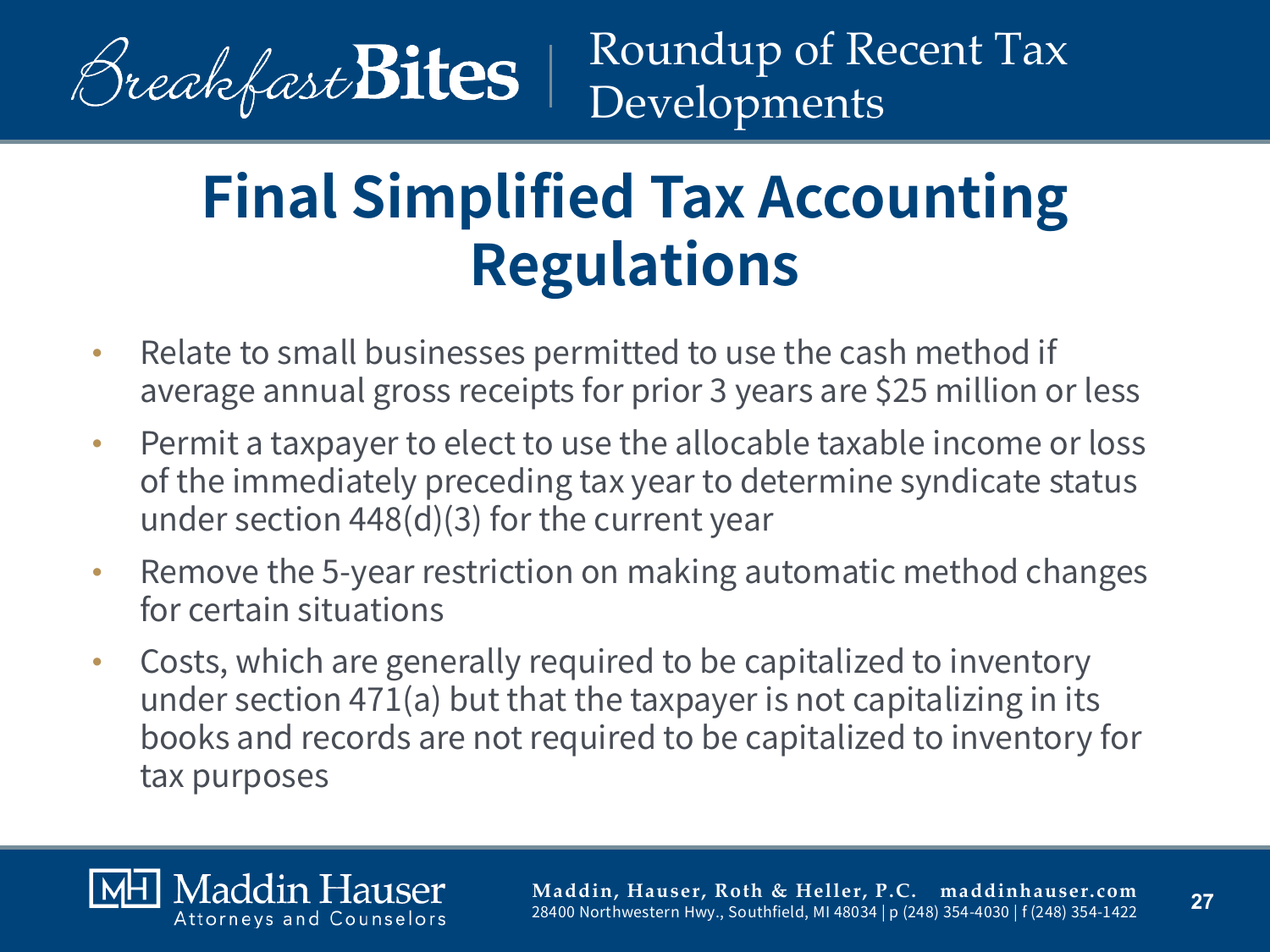

## **Final Section 451 Regulations**

- Provides taxpayers with a method for applying an offset for costs incurred against AFS income inclusions from the future sale of inventory
- Revises the AFS Income Inclusion Rule to reduce AFS revenue by amounts that the taxpayer does not have an enforceable right to recover if the customer terminated its contract on the last day of the year

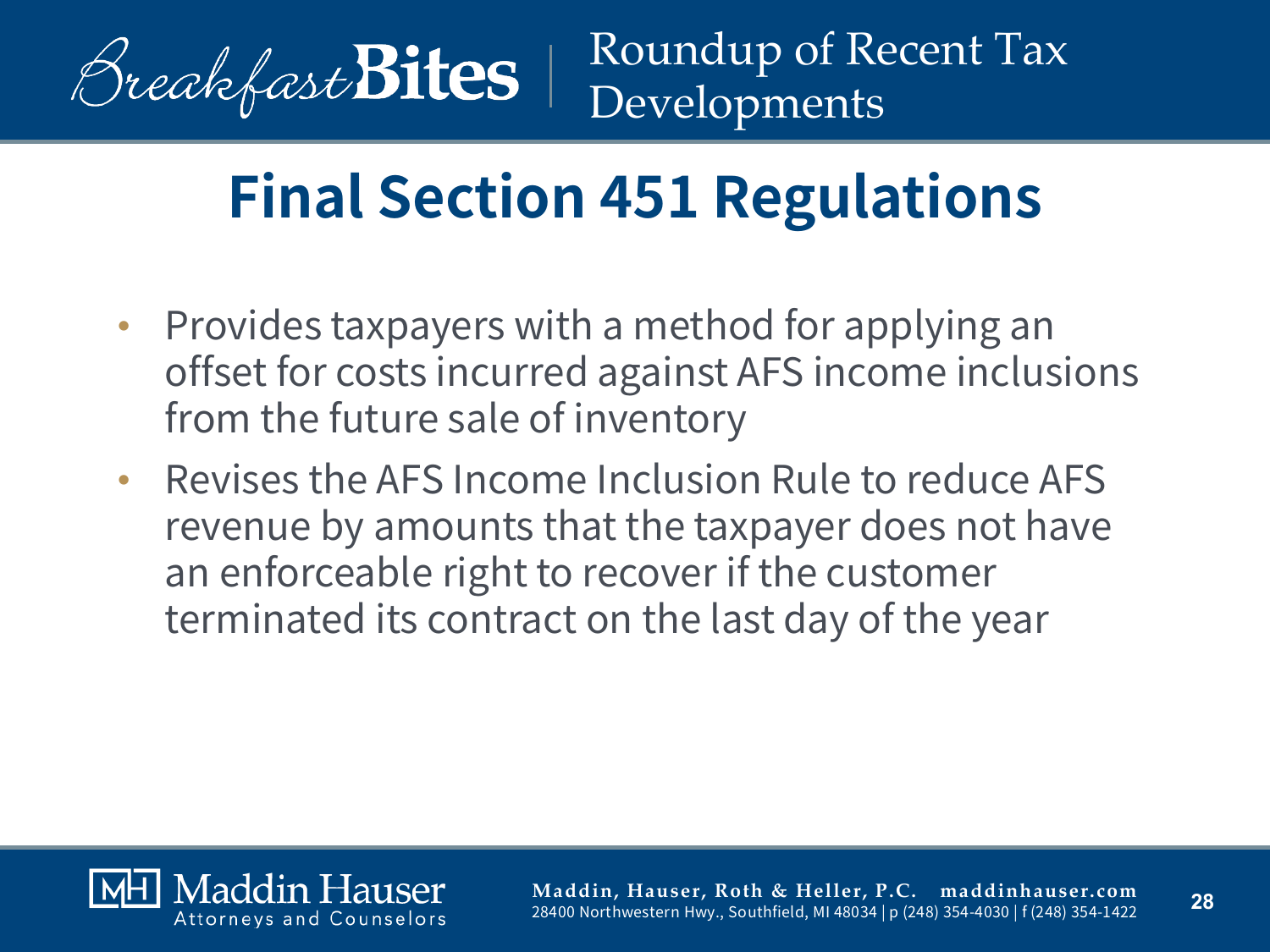

#### **Proposed Regulations on Centralized Partnership Audit Regime**

- Treat QSubs as ineligible partners for purposes of opting out of the centralized partnership audit regime
- Propose procedures for adjusting a partnership-related item that is relevant only to a single partner or a small group of partners
- Clarify how adjustments to items that are not items of income, gain, loss, deduction, or credit (i.e., non-income items) are taken into account
- Provide rules where a partnership ceases to exist before partnership adjustments take effect
- Propose changes to the 2019 final regulations to address the treatment of IRS changes to income taxes, penalties, and additions to tax, etc. of a partnership where such changes are not generally compatible with the centralized partnership audit regime

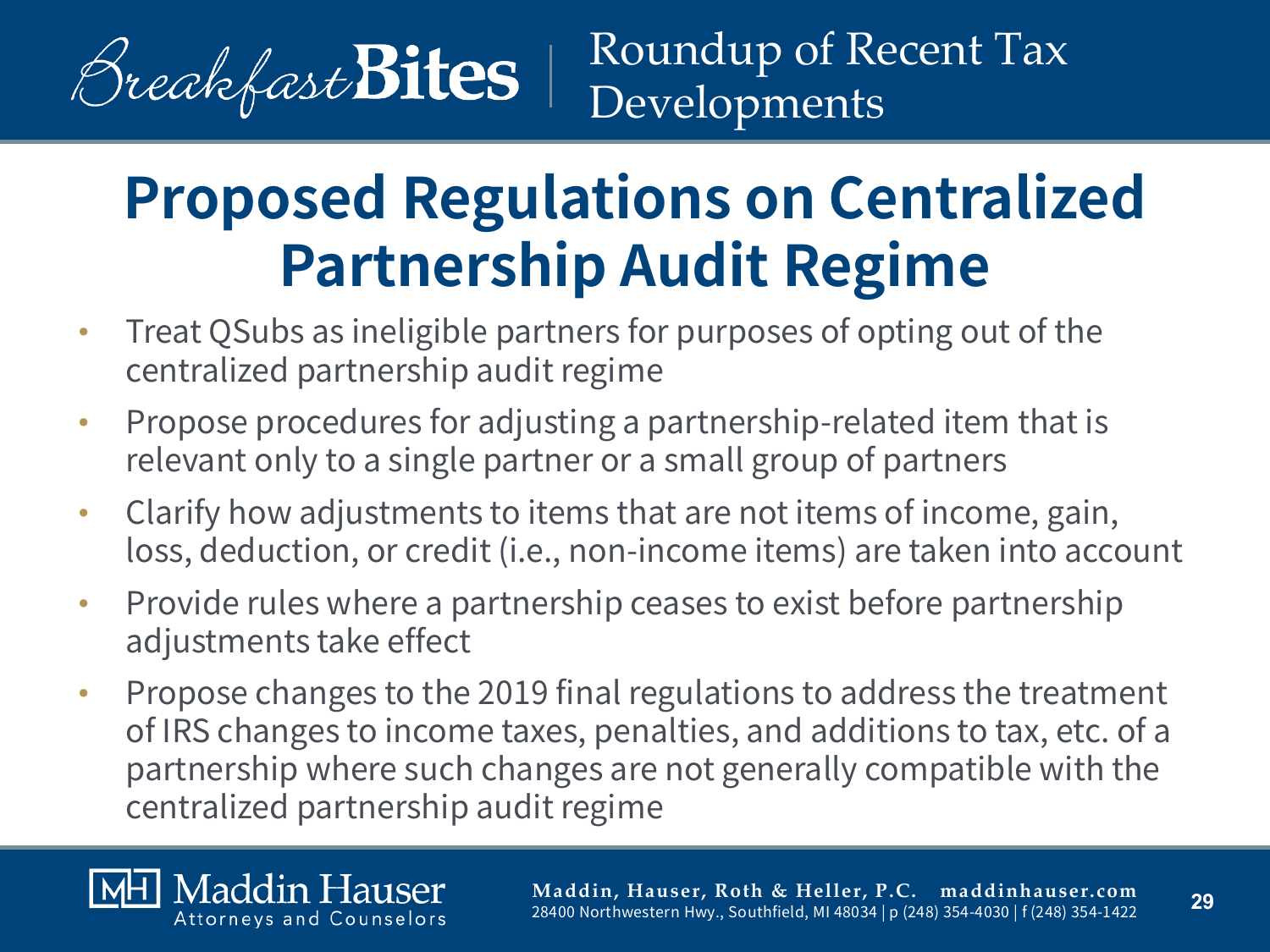

## **QBI Deduction Update**

- Draft instructions to 2020 Form 8995
	- No longer reference charitable contributions reducing QBI
	- Adds a "QBI Loss Tracking Worksheet for suspended losses
- Schedule K-1 received with no QBI information?
	- Reg. 1.199A-6(b)(3)(iii) states that omitted QBI items are zero
	- Consider filing a Form 8082, Notice of Inconsistent Treatment or Administrative Adjustment Request (AAR)

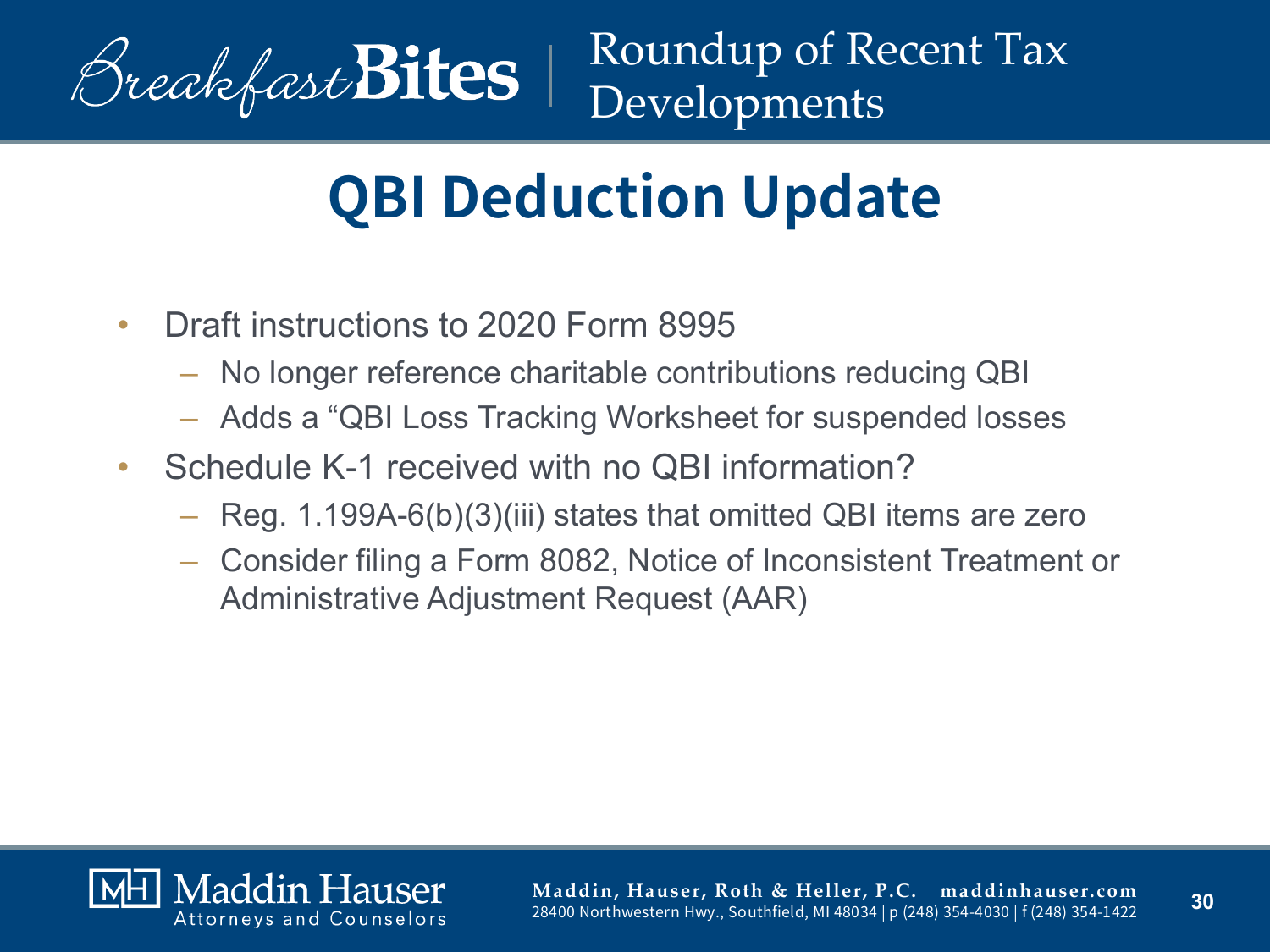

# **Other Selected Topics**

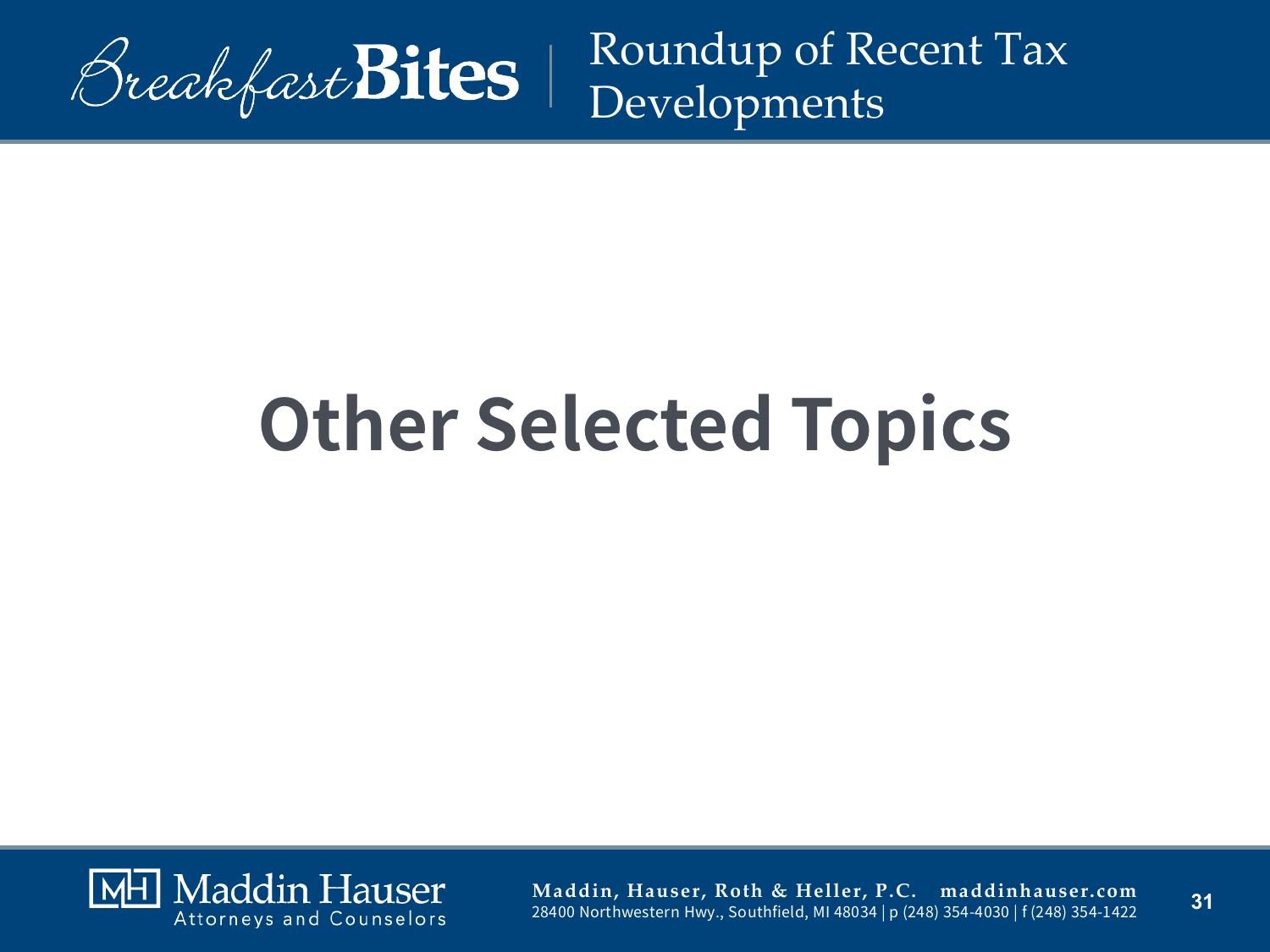

- Form 1099-NEC returns for 2020 to report nonemployee compensation, nonqualified deferred compensation, payments to attorneys, and cash received for fish
- Form 8915-E required to report coronavirus-related distributions and when over the three years they will pay the tax
- Final like-kind exchange regulations define real property to include the land and anything permanently built on or attached to the land